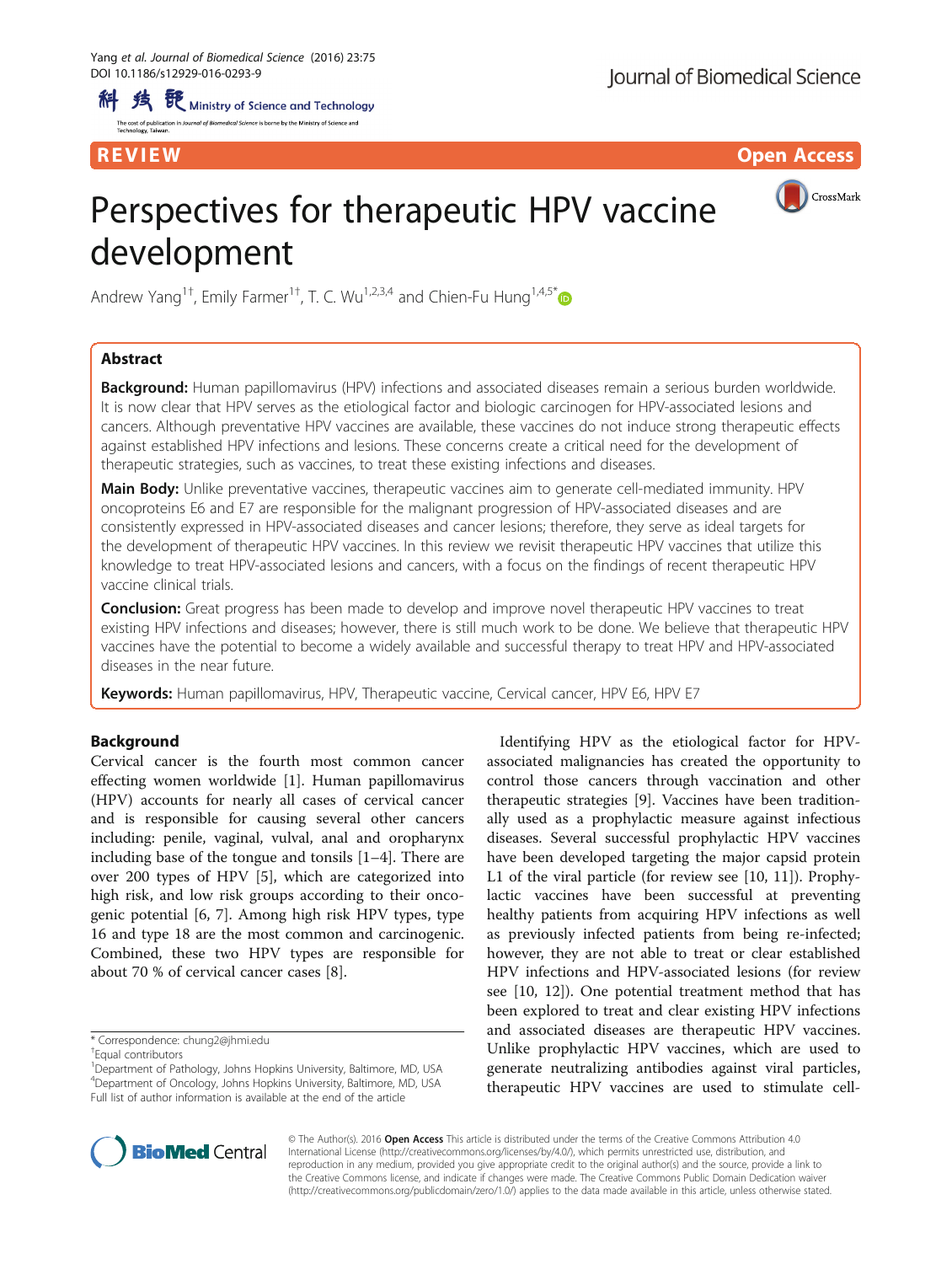mediated immune responses to specifically target and kill infected cells.

Most sexually active women will be infected by HPV at some point in their life. For many women these infections remain asymptomatic and are cleared by the immune system. However, some women can develop persistent HPV infections, which may further develop into low or high-grade cervical intraepithelial neoplasia (CIN) and cervical carcinoma, or regress at any stage [[13, 14\]](#page-16-0). In many HPV-associated lesions that progress into cancers, the HPV viral DNA genome are found to be integrated into the host's genome. This process often leads to the deletion of many early (E1, E2, E4, and E5) and late (L1 and L2) genes. The deletion of L1 and L2 during the integration process is what renders prophylactic vaccines useless against HPV-associated cancers. In addition, E2 is a negative regulator for the HPV oncogenes E6 and E7. The deletion of E2 during integration leads to elevated expression of E6 and E7 and is thought to contribute to the carcinogenesis of HPV-associated lesions (for review see [[9](#page-16-0), [15](#page-16-0)]). Oncoproteins E6 and E7 are required for the initiation and upkeep of HPVassociated malignancies and are resultantly expressed and present in transformed cells [\[16](#page-16-0)]. Furthermore, therapeutic HPV vaccines targeting E6 and E7 can circumvent the problem of immune tolerance against selfantigens because these virus encoded oncogenic proteins are foreign proteins to human bodies. For these reasons HPV oncoproteins E6 and E7 serve as an ideal target for therapeutic HPV vaccines [\[12\]](#page-16-0).

Although prophylactic HPV vaccines have been a huge success and leap forward in the prevention of HPV infections and HPV-associated diseases, there is still a great HPV-associated disease burden worldwide. As such, there is an urgent need to develop treatments for the control and eradication of existing HPV infections and associated diseases. Our review will cover various therapeutic HPV vaccines in development for the treatment of HPV infections and HPV-associated diseases, including HPV-associated cancers. In addition, we will focus on the findings of latest clinical trials on therapeutic HPV vaccines.

## Types of therapeutic HPV vaccines

Several types of therapeutic vaccines have been developed and tested in preclinical and clinical trials, including live vector, protein or peptide, nucleic acid, and cell-based vaccines (for review see [[16\]](#page-16-0)). Importantly, clinical trials are necessary to evaluate whether a therapeutic HPV vaccine is able to control HPV infections and HPV-associated diseases in humans. The majority of these vaccines target HPV oncoproteins E6 and E7 with the aim to deliver E6 and E7 antigens in various forms to antigen presenting cells (APCs) in order to activate HPV antigen-specific CD8+ cytotoxic T cells or CD4+ helper T cells, respectively (Fig. [1](#page-2-0)). Importantly, E6 and E7 antigens need to be processed and digested by proteasomes into smaller peptides before they can be presented on the MHC class I molecule of the APCs for the activation of CD8+ T cells. However, not all peptide fragments from the antigenic proteins are loaded on MHC molecules and recognized by antigen-specific T cells [[17\]](#page-16-0). Only a selected few of these short peptides contain the sequence of antigenic fragments (epitopes) that can bind to the MHC molecule with high affinity and subsequently interact with the T cell receptor (TCR) of antigen-specific T cells to elicit an immune response [[18](#page-16-0)–[20](#page-16-0)]. Most therapeutic vaccines have been designed to elicit an immune response against the E7 antigen because it is better characterized immunologically than the E6 antigen in preclinical models.

The following section discusses the characteristics of various therapeutic HPV vaccines being developed and tested. The section summarizes numerous recent clinical trials that have been implemented using various types of therapeutic HPV vaccines against HPV-associated lesions and malignancies. Table [1](#page-3-0) summarizes the clinical trials on therapeutic HPV vaccines described in this section. In addition, Table [2](#page-7-0) lists several ongoing clinical trials evaluating the efficacy of therapeutic HPV vaccines against HPV-associated diseases.

## Live vector-based vaccines

Live vector-based vaccines are often categorized as either bacterial or viral vectors depending on their vector platform. These vectors replicate within the body and facilitate the spread of the antigen [\[12, 16](#page-16-0)]. Live vector-based therapeutic HPV vaccines are highly immunogenic and can induce strong cellular and humoral immune responses (for review see [\[16](#page-16-0)]). They can also deliver E6 and E7 antigens to APCs to stimulate antigen presentation through MHC class I and II. Unfortunately, live vector-based vaccines pose a potential safety risk, particularly in immunocompromised individuals [[12](#page-16-0)]. Additionally, the immune response efficacy after repeated immunization using the same vector is limited [\[12](#page-16-0), [21](#page-16-0), [22](#page-16-0)].

Bacterial vectors Several bacterial vectors have been selected for the development of therapeutic HPV vaccines including Listeria monocytogenes, Lactobacillus lactis, Lactobacillus plantarum, and Lactobacillus casei [\[23](#page-16-0)–[26](#page-16-0)]. Listeria has been recognized as a promising vector because of its ability to infect macrophages and secrete listeriolysin O (LLO), a pore-forming toxin, to evade phagosomal lysis [[27](#page-16-0)]. Because it is able to evade phagosomal lysis, Listeria is able to replicate in the cytoplasm of the host cell. This ability further allows the bacteria to be present in both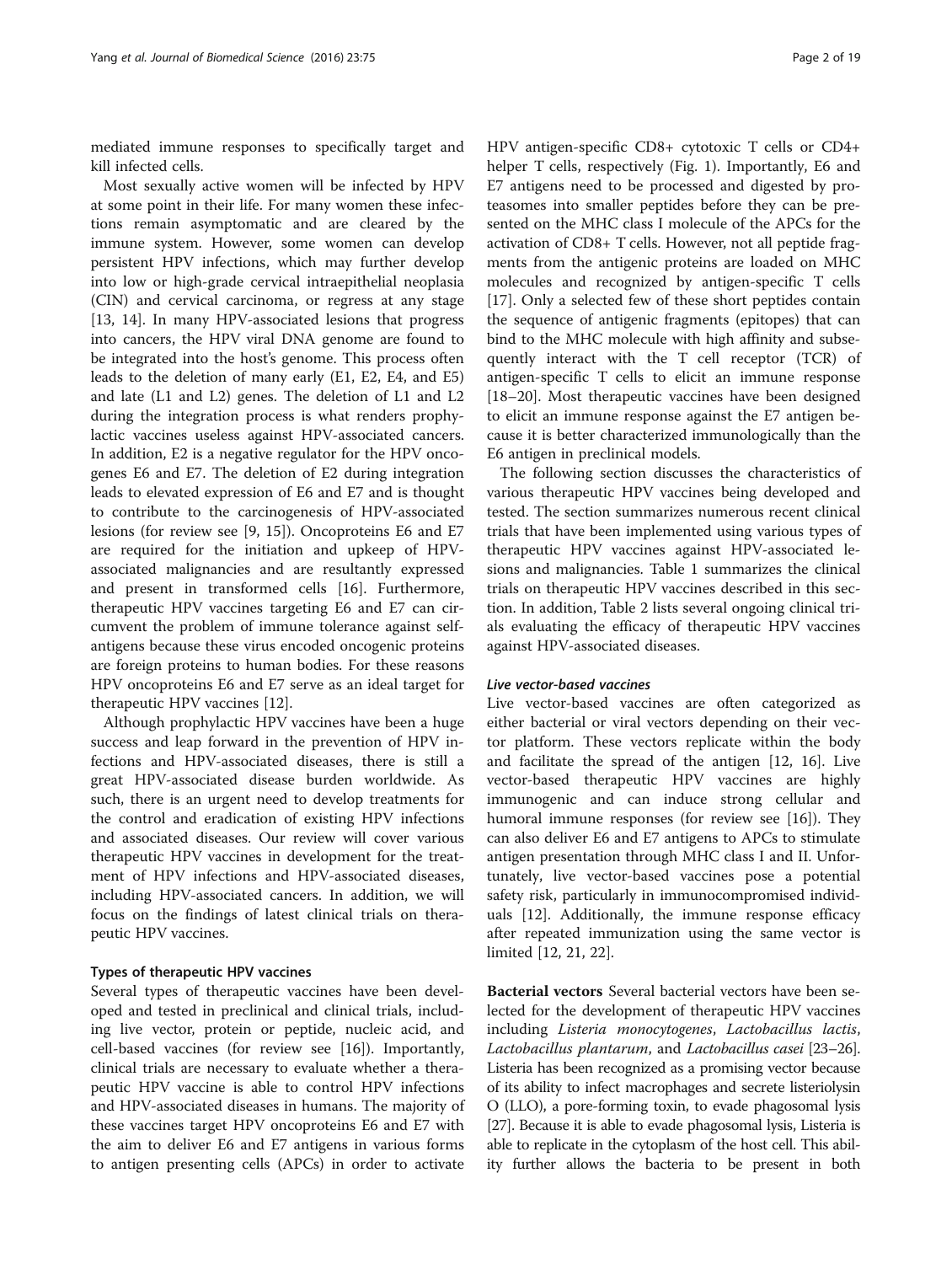<span id="page-2-0"></span>

cytoplasm and endosomal compartments allowing the antigen peptides in the bacteria to be presented on both MHC class I to cytotoxic T cells and MHC class II to T helper cells [\[12](#page-16-0), [26, 28, 29\]](#page-16-0).

The first clinical use of a listeria-based therapeutic HPV vaccine was reported in 2009 [[30](#page-16-0)]. The vaccine Lm-LLO-E7 (also known as ADXs11-001 or ADXS-HPV) contains prfA-defective Lm strain, transformed with HPV16 E7 antigen and a fragment of nonhemolytic LLO [[31](#page-16-0)]. The phase I trial tested the safety of Lm-LLO-E7 in 15 patients with metastatic, refractory, or recurrent advanced squamous cell carcinoma of the cervix. Patients received the vaccine intravenously, followed by IV supplementation of 500 mg of ampicillin 5 days after vaccination, followed by a 10-day oral course of ampicillin (500 mg). The vaccine was well tolerated by patients; common adverse effects included pyrexia, vomiting, chills, headache and anemia, nausea and tachycardia, and musculoskeletal pain. Furthermore, six patients experienced vaccine-related grade 3 adverse events. Peripheral blood mononuclear cells (PBMCs) were collected from patients and tested, showing an increase in E7-specific IFN $y + T$  cells in three patients after vaccination. Reduction in total tumor size was observed in four patients, suggesting that Lm-LLO-E7 may have therapeutic effects in controlling cancer progression. The therapeutic potential demonstrated by the Lm-LLo-E7 vaccine has prompt the scientists to plan and design additional clinical trials to further determine the efficacy of this vaccine, including a phase II trial in patients with persistent, recurrent, loco-regional or metastatic anal cancer or HPV+ squamous cell carcinoma of the rectum (NCT02399813), a phase II trial in patients with HPV+ OPC before resection (NCT02002182), a phase I/II trial in patients with locally advanced or metastatic cervical or HPV+ head and neck cancer with or without MED14736 chemobile treatment (NCT02291055), and a phase II trial in patients with persistent or recurrent squamous or non squamous cell carcinoma of the cervix (NCT01266460).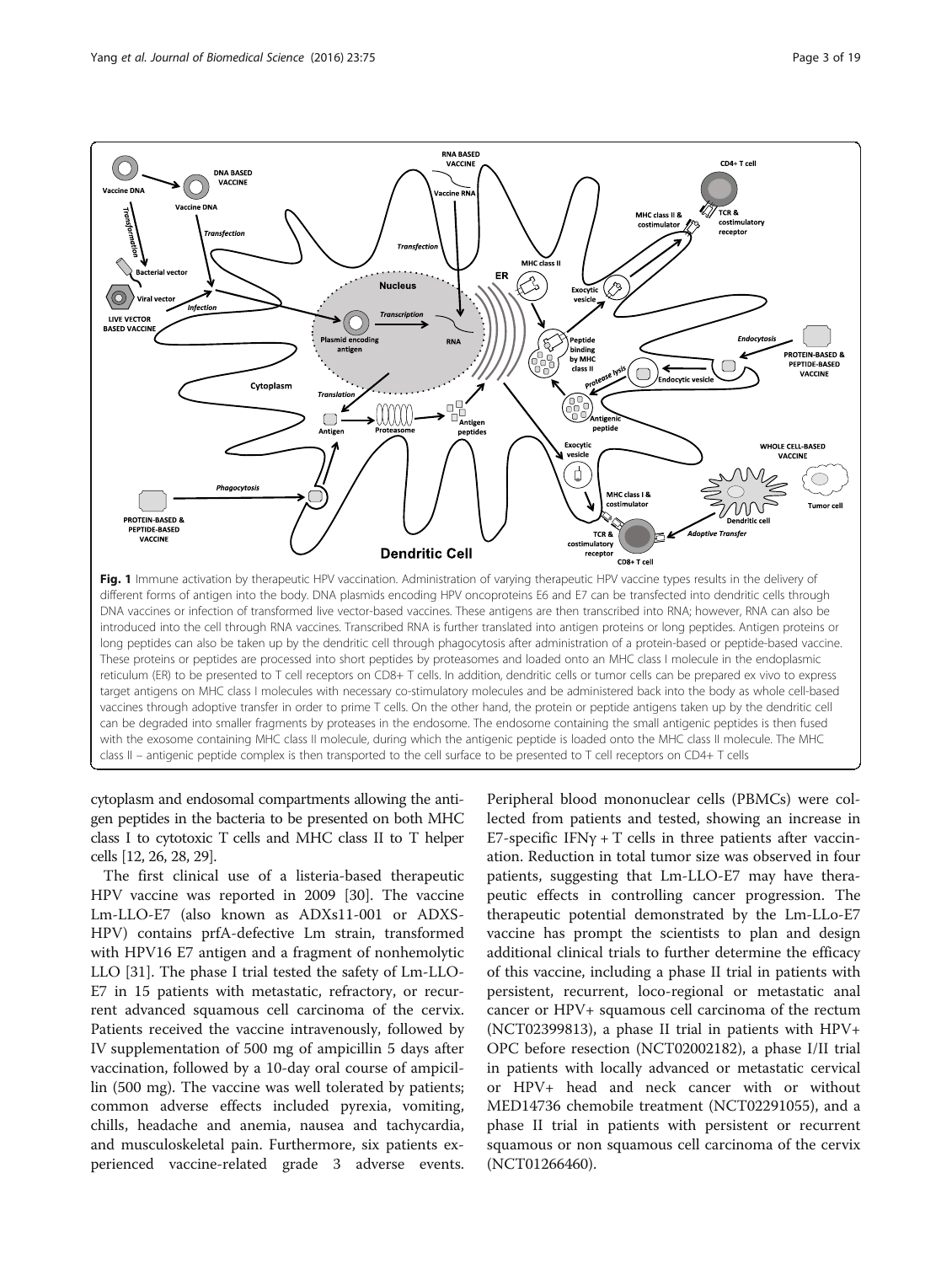# <span id="page-3-0"></span>Table 1 Different forms of therapeutic HPV vaccines recently used in clinical trials

| Vaccine                                | Antigen(s)       | Construct                                                                                                                                                                     | Organization                                                             | Trial design                                                                                                                                                                                         | Outcome                                                                                                                                                                                                                                                                                                                                                                | Side effects                                                                                                        | Reference |
|----------------------------------------|------------------|-------------------------------------------------------------------------------------------------------------------------------------------------------------------------------|--------------------------------------------------------------------------|------------------------------------------------------------------------------------------------------------------------------------------------------------------------------------------------------|------------------------------------------------------------------------------------------------------------------------------------------------------------------------------------------------------------------------------------------------------------------------------------------------------------------------------------------------------------------------|---------------------------------------------------------------------------------------------------------------------|-----------|
| Bacterial Vector Based                 |                  |                                                                                                                                                                               |                                                                          |                                                                                                                                                                                                      |                                                                                                                                                                                                                                                                                                                                                                        |                                                                                                                     |           |
| Lm-LLo-E7<br>(ADXS11-001;<br>ADXS-HPV) | <b>HPV-16 E7</b> | prfA-defective Listeria<br>monocytogenes strain<br>transformed with plasmid<br>encoding HPV-16 E7<br>antigen fused to a f<br>ragment of nonhemolytic<br>listeriolysin O (LLO) | Advaxis, Inc.                                                            | Phase I in patients with<br>metastatic, refractory or<br>recurrent, advanced<br>squamous cell carcinoma<br>of the cervix (15 patients)                                                               | Increase in E7-specific T cells<br>detected in PBMCs of three<br>patients.<br>Reduction in tumor size<br>observed in 4 patients.                                                                                                                                                                                                                                       | Pyrexia, vomiting, chills,<br>headache, anemia,<br>nausea, tachycardia,<br>muscle and skeletal pain.                | $[30]$    |
| GLBL101c                               | <b>HPV16-E7</b>  | Recombinant Lactobacillus<br>casei expressing modified<br>version of HPV16-E7                                                                                                 | <b>GENOLAC BL Corp</b>                                                   | Phase I/IIa in HPV16+ CIN3<br>patients (17 patients)                                                                                                                                                 | Significant increase in E7-CMI<br>in cervical vaginal tract.<br>9 patients experienced disease<br>regression to CIN2, and 5<br>further regressed to LSIL                                                                                                                                                                                                               | No major side effects<br>observed.                                                                                  | $[32]$    |
| Viral Vector Based                     |                  |                                                                                                                                                                               |                                                                          |                                                                                                                                                                                                      |                                                                                                                                                                                                                                                                                                                                                                        |                                                                                                                     |           |
| TA-HPV                                 |                  | HPV-16/18 E6/E7 Recombinant Vaccinia<br>virus                                                                                                                                 | European Organization for<br>Research and Treatment of<br>Cancer (EORTC) | Phase I/II in patients with<br>advanced stage of cervical<br>cancer (8 patients)                                                                                                                     | Vaccination induced<br>HPV-specific cytotoxic T<br>lymphocyte immune response<br>in 28 % of participants (3 out<br>of 8). 2 patients showed tumor<br>free condition at 15 and<br>21 months after vaccination.                                                                                                                                                          | Single dose generated<br>mild and tolerable<br>toxicity                                                             | $[46]$    |
|                                        |                  |                                                                                                                                                                               |                                                                          | Phase I in patients with<br>clinical International<br>Federation of Gynecology<br>and Obstetrics (FIGO) stage<br>Ib or IIa cervical cancer<br>who will undergo radical<br>hysterectomy (29 patients) | After a single vaccination<br>HPV-specific CTLs were found<br>in 4 patients. 8 patients (28 %)<br>developed HPV-specific<br>serological responses.                                                                                                                                                                                                                     | Mild to moderate local<br>toxicity                                                                                  | $[54]$    |
|                                        |                  |                                                                                                                                                                               |                                                                          | Phase II in patients ages<br>42-54 with high-grade<br>HPV-positive vulval or<br>vaginal intraepithelial<br>neoplasia of up to 15<br>years duration (12 patients)                                     | 5 of 12 (42 %) patients showed<br>at least 50 % reduction in total<br>lesion diameter over 24 weeks<br>with 1 patient showing complete common and 2 patients<br>regression of lesion. Overall,<br>83 % of women showed some<br>average decrease in lesion size<br>of 40 %. All patients showed an<br>increased IgG titer and T-cell<br>response to the vaccinia virus. | A local reaction at the<br>site of vaccination<br>between day 7-10 was<br>had temporarily limited<br>arm movement.  | $[55]$    |
| TG4001                                 | HPV-16 E6/E7     | Recombinant modified<br>vaccinia Ankara-expressing<br>HPV-16 E6, E7, and IL-2                                                                                                 | Transgene/roche                                                          | Phase I in HPV16+ CIN2/3<br>patients (21 patients)                                                                                                                                                   | Ten of 21 (48 %) showed<br>disease regression, HPV DNA<br>clearance in eight patients and<br>mRNA clearance in seven<br>patients                                                                                                                                                                                                                                       | Inflammation, pruritus,<br>edema, lymphadenopathy,<br>fever, headache, asthenia,<br>bone pain, vaginal<br>discharge | $[47]$    |
| MVA E2                                 | <b>HPV-16 E2</b> | Recombinant Modified<br>Vaccinia Ankara encoding<br>E <sub>2</sub> from BPV                                                                                                   | Instituto Mexicano del<br>Seguro Social                                  | Phase III in patients with<br>HPV-induced AGIN (1176                                                                                                                                                 | 90 % lesion clearance in<br>female treated patient and<br>100 % lesion clearance in male                                                                                                                                                                                                                                                                               | Headache, flu-like<br>symptom, fever,                                                                               | $[53]$    |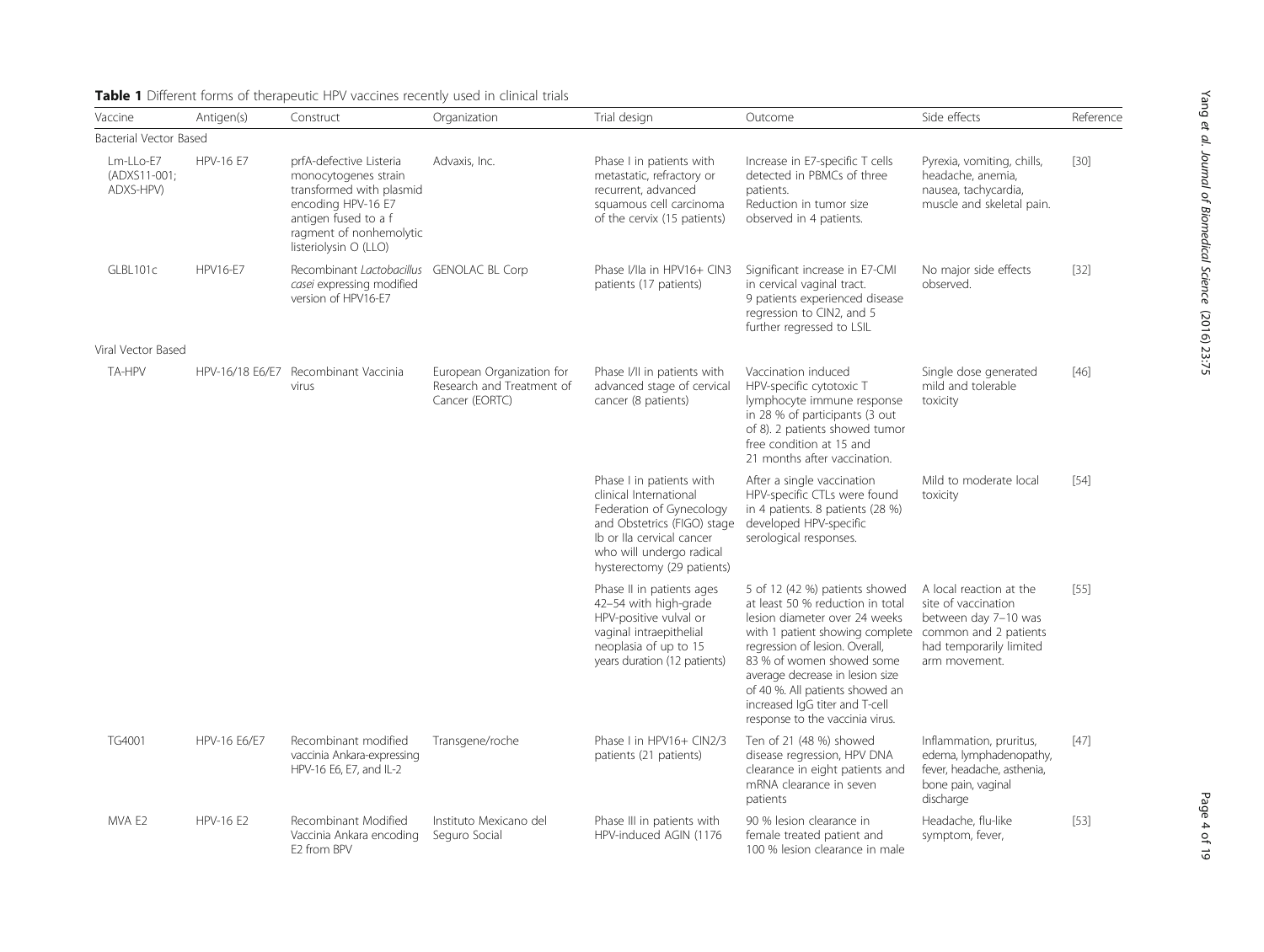| ang et ul. Journal of Blomedical Science |
|------------------------------------------|
|                                          |
| パイパークール<br>j<br>)<br> <br> <br>٦         |
|                                          |

Table 1 Different forms of therapeutic HPV vaccines recently used in clinical trials (Continued)

|                       |                             |                                                                                                                   |                            | female patients and 180<br>male patients)                                                                                                                                                     | treated patients. Antibody and<br>T cell responses observed in all<br>tested patients.                                                                                                               | chills, abdominal<br>pain, joint pain.                                                                                                                                                                                            |        |
|-----------------------|-----------------------------|-------------------------------------------------------------------------------------------------------------------|----------------------------|-----------------------------------------------------------------------------------------------------------------------------------------------------------------------------------------------|------------------------------------------------------------------------------------------------------------------------------------------------------------------------------------------------------|-----------------------------------------------------------------------------------------------------------------------------------------------------------------------------------------------------------------------------------|--------|
| Peptide/Protein Based |                             |                                                                                                                   |                            |                                                                                                                                                                                               |                                                                                                                                                                                                      |                                                                                                                                                                                                                                   |        |
| HPV16-SLP             | HPV-16 E6/E7                | Combination of nine<br>HPV-16 E6 and four<br>HPV-16 E7 synthetic<br>peptides with incomplete<br>Freund's adjuvant | <b>ISA Pharmaceuticals</b> | Phase II in patients with<br>HPV16+ VIN3 (20 patients)                                                                                                                                        | 15 patients had objective<br>clinical response at 12 months.<br>9 complete responses and 6<br>partial response. 85 % with<br>circulating HPV-16 specific<br>T cells. 83 % had CMI against<br>HPV-16. | Local swelling, redness,<br>increased skin<br>temperature, pain at<br>vaccination site, fever,<br>flu like symptoms, chills,<br>and tiredness.                                                                                    | [60]   |
|                       |                             |                                                                                                                   |                            | Phase II study in patients<br>with HPV16+ HSIL<br>(9 patients)                                                                                                                                | All vaccinated patients showed<br>strong HPV-specific T cell<br>response after vaccination.<br>Change in patterns of immune<br>infiltrate.                                                           | Itching, redness, swelling,<br>and pain at injection site,<br>headache, diarrhea,<br>fatigue/dizziness, nausea,<br>chills, myalgia, rash, fever,<br>urticarial, edema.                                                            | [59]   |
|                       |                             |                                                                                                                   |                            | Phase II in patients<br>HPV16+ advanced or<br>recurrent gynecological<br>carcinoma (20 patients)                                                                                              | 9 patients with HPV-16 specific<br>immune response. Duration of<br>survival correlates with<br>magnitude of T cell response.                                                                         | Injection site reaction,<br>fever, chills, fatigue,<br>nausea, flue-like<br>symptom                                                                                                                                               | [61]   |
|                       |                             |                                                                                                                   |                            | Phase II in patients with<br>low-grade abnormalities<br>of the cervix (50 patients)                                                                                                           | 97 % of vaccinated patients<br>generated HPV 16-specific CMI                                                                                                                                         | Flu-like symptom,<br>injection site reaction.                                                                                                                                                                                     | $[63]$ |
|                       |                             |                                                                                                                   |                            | Observational study in<br>patients with advanced,<br>recurrent, or metastatic<br>cervical cancer scheduled<br>to receive standard<br>Carboplatin/Paclitaxel<br>chemotherapy<br>(18 patients). | 11 of 12 vaccinated patients<br>induced proliferative T cell<br>responses                                                                                                                            | Chemotherapy related<br>anemia, thrombocytopenia,<br>leucopenia, neutropenia,<br>and alopecia. Cancer<br>related shortness of breath,<br>pulmonary embolism,<br>abdominal pain,<br>gastroenteritis, erysipelas,<br>hydronephrosis | [64]   |
| GL-0810               | HPV-16 antigen              | <b>HPV-16</b><br>immunomodulatory<br>peptide with adjuvant<br>Montanide and GM-CSF                                | Gliknik Inc.               | Phase I in patients with<br>recurrent/metastatic<br>squamous cell carcinoma<br>of the head and neck<br>(5 patients)                                                                           | 80 % of patients who received<br>four vaccinated developed T<br>cell and antibody response.<br>Progression free and overall<br>survival is 8- to 196 days<br>respectively                            | Erythema, itching, and<br>pain at injection site                                                                                                                                                                                  | $[66]$ |
| Pepcan $+$<br>Candin  | <b>HPV-16 F6</b>            | HPV16 E6 peptides<br>combined with Candida<br>skin testing reagent<br>candin.                                     | University of Arkansas     | Phase I study in patients<br>with biopsy-confirmed<br>HSIL (31 patients)                                                                                                                      | 45 % patients experienced<br>histological disease regression.                                                                                                                                        | Mild to moderate<br>injection site reaction.                                                                                                                                                                                      | [65]   |
| GTL001<br>(ProCervix) | HPV-16 and<br><b>HPV-18</b> | Recombinant HPV16 and<br>HPV18 E7 proteins fused<br>to catalytically inactive                                     | Genticel                   | Phase I trial in patients<br>positive for HPV-16 or<br>HPV-18 infection but with                                                                                                              | Patients in cohort 4 ( $n = 9$ )<br>who received 600ug GTL001<br>powder + imiguimod                                                                                                                  | Injection site reactions<br>including pain, swelling,<br>induration, tenderness,<br>and itching                                                                                                                                   | $[73]$ |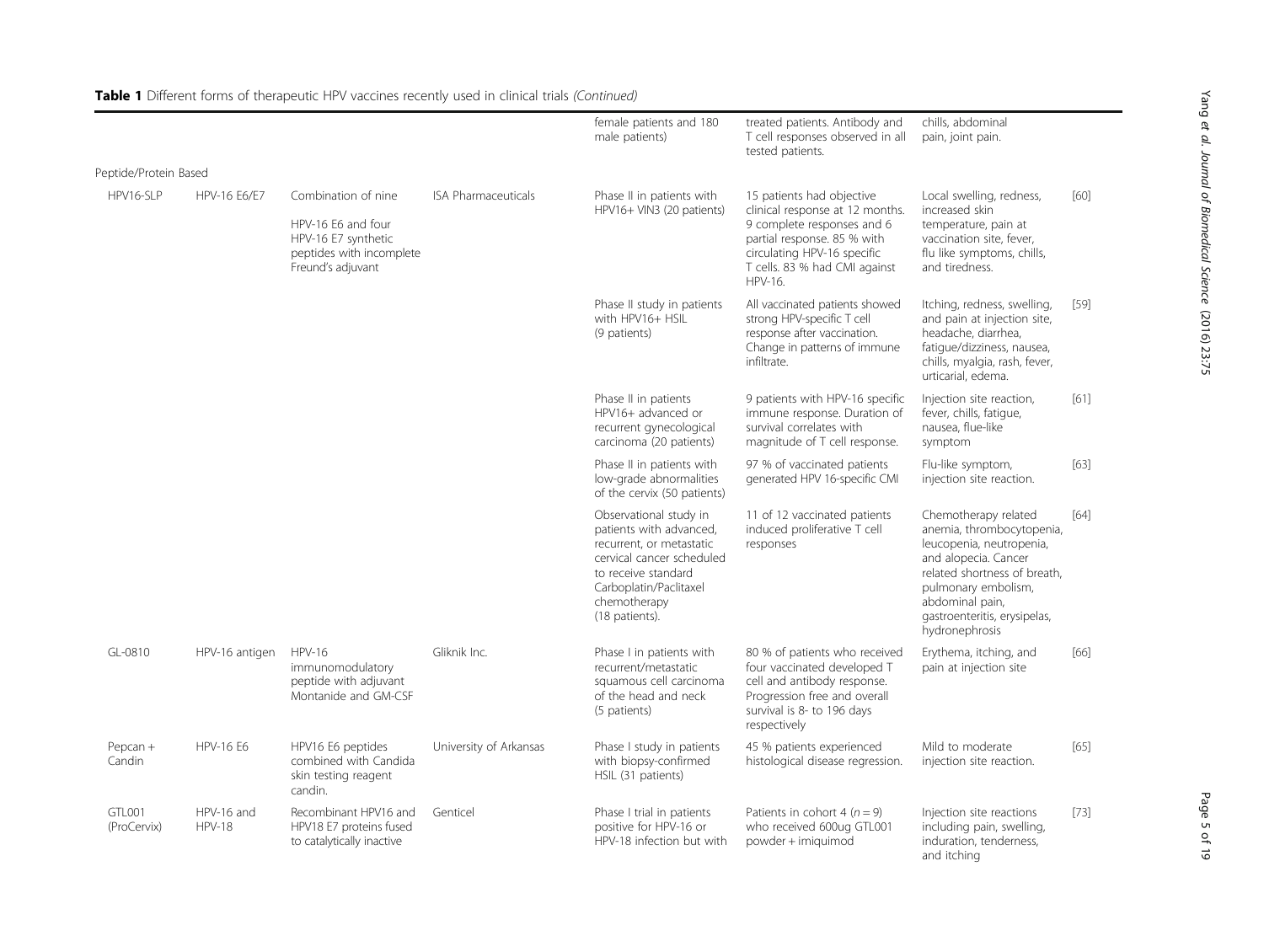|                                                           |                        | Bordetella pertussis CyaA<br>expressed in E. coli                                                                                    |                                                 | normal cytology<br>(47 patients)                                  | experienced the highest<br>HPV16/18 clearance rate.                                                                                                                 |                                                                                             |        |
|-----------------------------------------------------------|------------------------|--------------------------------------------------------------------------------------------------------------------------------------|-------------------------------------------------|-------------------------------------------------------------------|---------------------------------------------------------------------------------------------------------------------------------------------------------------------|---------------------------------------------------------------------------------------------|--------|
| TA-CIN                                                    |                        | HPV-16 E6/E7/L2 HPV16 E6E7L2 fusion<br>protein                                                                                       | Xenova Research Limited                         | Phase I in healthy patients<br>(40 subjects)                      | TA-CIN specific IgG in 24 of 32<br>vaccinated patients. 25 of 32<br>vaccinated patients generated<br>CMI.                                                           | Injection site reaction,<br>tenderness. Headache<br>and fatigue                             | $[70]$ |
|                                                           |                        |                                                                                                                                      |                                                 | Phase II with VIN2/3<br>patients (19 patients)                    | 63 % lesion response 1 year<br>after vaccination. Significant<br>increase.<br>Significant CMI observed in<br>lesion responders.                                     | Local reaction associated<br>with imiguimod.                                                | $[72]$ |
| $TA-CIN + TA-$<br><b>HPV</b>                              | HPV-16/18 E6/<br>E7/L2 | HPV16 E6E7L2 fusion<br>protein and vaccinia<br>virus with HPV16/18 E6/E7                                                             | Celtic Pharma                                   | Phase I with HPV16+ VIN<br>patient (10 patients)                  | Partial or complete clinical<br>response in 2 patients. All but 1<br>patient showed HPV-16 specific<br>IgG and/or T cell responses.                                 | Pain at injection site.                                                                     | $[69]$ |
|                                                           |                        |                                                                                                                                      |                                                 | Phase II with HPV16+<br>high-grade AGIN Patients<br>(29 patients) | 17 patients showed TA-CIN<br>induced T cell responses. 11<br>generated HPV-16/18 E6 and/or<br>E7 specific T cells. 14 with IgG<br>response to HPV-16 E7.            | N/A                                                                                         | $[71]$ |
| Nucleotide Based                                          |                        |                                                                                                                                      |                                                 |                                                                   |                                                                                                                                                                     |                                                                                             |        |
| pNGVL4a-sig/<br>E7(detox)/<br>$HSP70 + TA-$<br><b>HPV</b> |                        | HPV-16/18 E6/E7 Plasmid encoding<br>mutated form of HPV16-E7<br>linked to sig and HSP70<br>and vaccinia virus with<br>HPV16/18 E6/E7 | Sidney Kimmel<br>Comprehensive Cancer<br>Center | Phase I with HPV16+ CIN3<br>Patients (12 patients)                | 58 % vaccinated patients have<br>generated HPV-16 E7-specific<br>CMI. Increase CD8+ T cell<br>infiltration to lesions.                                              | Tenderness, local site<br>reaction, blister,<br>erythema, pruritus                          | $[79]$ |
| pNGVL4a-CRT/<br>E7(detox)                                 | <b>HPV-16 E7</b>       | Plasmid encoding<br>mutated form of<br>HPV16-E7 linked to CRT                                                                        | Sidney Kimmel<br>Comprehensive Cancer<br>Center | Phase I with HPV16+<br>CIN2/3 Patients<br>(32 patients)           | 30 % vaccinated patients<br>experienced histological<br>regression to CIN1 or less.<br>Increase in intraepithelial<br>$C8+T$ cells infiltrate after<br>vaccination. | Injection site reaction.                                                                    | $[81]$ |
| GX-188E                                                   | HPV-16/18 E6/E7        | Plasmid encoding fusion<br>protein of HPV 16/18 E6/E7<br>linked to Flt3L and tpa                                                     | Genexine, Inc.                                  | Phase I in patients with<br>HPV 16/18+ CIN3<br>(9 patients)       | All patients displayed<br>enhanced HPV-specific CMI.<br>7 patients demonstrated<br>complete lesion regression by<br>the end of the trial.                           | Chills, injection site pain,<br>swelling, hypoesthesia,<br>headache, fatigue, rhinitis      | $[82]$ |
| VGX-3100                                                  | HPV-16/18 E6/E7        | Mixture of two plasmids<br>encoding optimized<br>consensus of E6 and E7<br>antigen of HPV 16 and 18                                  | Inovio Pharmaceuticals                          | Phase I with<br>HPV16/18 + CIN2/3<br>Patients (18 patients)       | HPV-specific CMI observed in<br>78 % patients and HPV-specific<br>humoral response observed in<br>all patients.                                                     | Injection site reaction,<br>pain, fever, tenderness.                                        | $[85]$ |
|                                                           |                        |                                                                                                                                      |                                                 | Phase IIb with<br>$HPV16/18 + CIN2/3$ Patients<br>(167 patients)  | 49.5 % vaccinated patient<br>demonstrated regression<br>compared to 30.6 % in<br>placebo group. Vaccinations                                                        | Injection site reaction,<br>fatiques, headache,<br>Iyalgia, nausea,<br>arthralgia, erythema | $[86]$ |

Table 1 Different forms of therapeutic HPV vaccines recently used in clinical trials (Continued)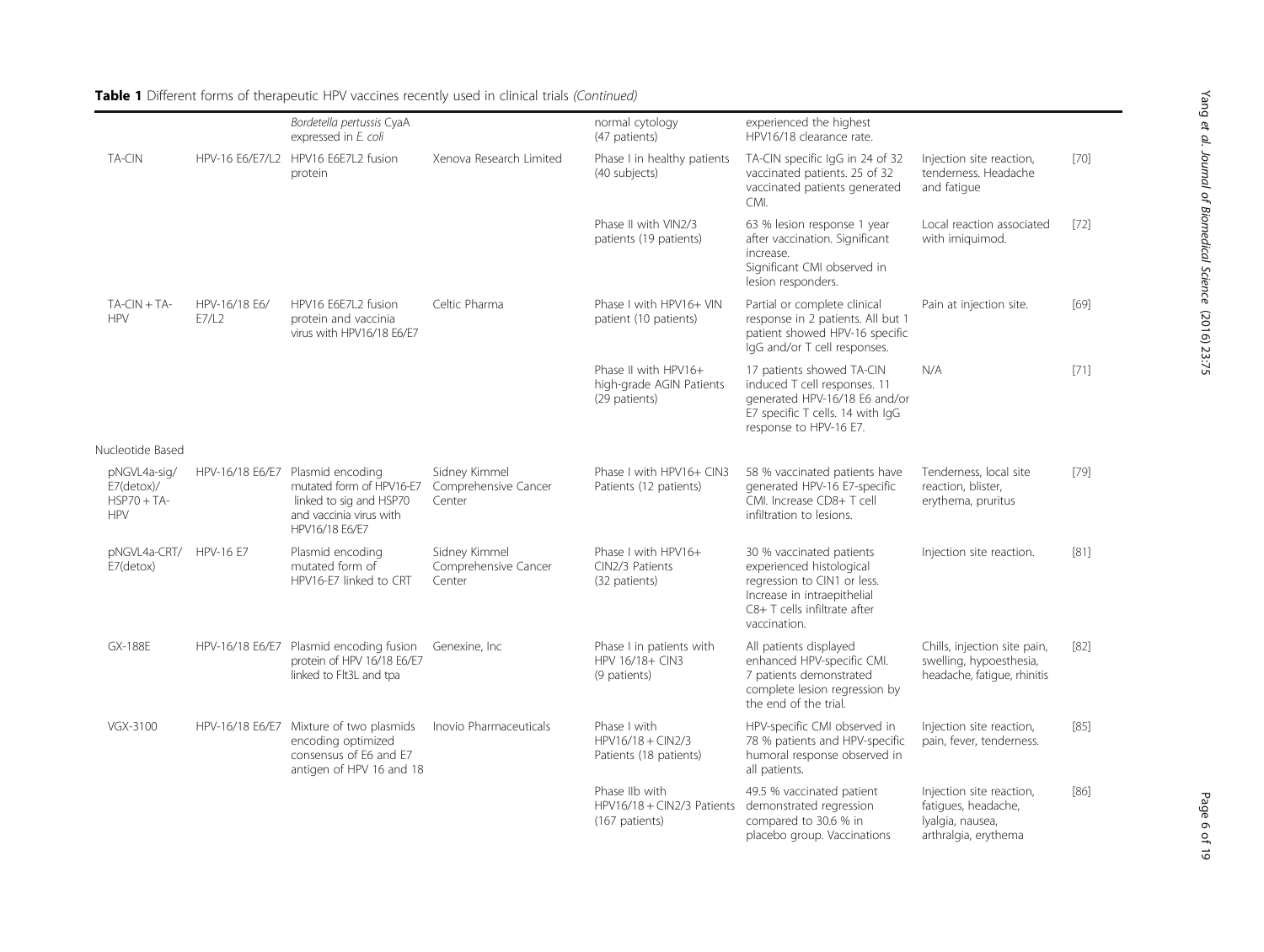|                  |                                |                                                                                         |                                                         |                                                                                          | enhance T cell and humoral<br>response.                                                                                                                |                                                                           |       |
|------------------|--------------------------------|-----------------------------------------------------------------------------------------|---------------------------------------------------------|------------------------------------------------------------------------------------------|--------------------------------------------------------------------------------------------------------------------------------------------------------|---------------------------------------------------------------------------|-------|
| Whole Cell Based |                                |                                                                                         |                                                         |                                                                                          |                                                                                                                                                        |                                                                           |       |
| $DC + KLH$       | HPV-16 and<br><b>HPV-18 E7</b> | Dendritic Cells pulsed<br>with HPV-16 and HPV-18<br>E7 and keyhole limpet<br>hemocyanin | National Institutes of Health                           | Phase I in patients with<br>stage Ib or Ila cervical<br>cancer (10 patients)             | Increase in HPV-specific<br>humoral and CD4+ T cell<br>responses observed, but<br>not CD8+ T cell responses.                                           | Local site reaction,<br>erythema, swelling,<br>pruritus                   | [101] |
| DC               | HPV antigens                   | DC pulsed with HPV+<br>tumor lysate                                                     | Department of<br>Biotechnology (DBT, Govt. of<br>India) | Phase I in in patients with<br>HPV+ advanced, recurrent<br>cervical cancer (14 patients) | No significant increase in<br>lymphocyte proliferation<br>observed. Lack of biopsy<br>sample and small sample<br>size prevent definite<br>conclusions. | Local site reaction, fever,<br>chills, abdominal<br>discomfort, vomiting. | [102] |

CIN Cervical intraepithelial neoplasia, AGIN Ano Genital Intraepithelial Neoplasia, HSIL High-grade squamous intraepithelial lesion, VIN vulvar intraepithelial neoplasia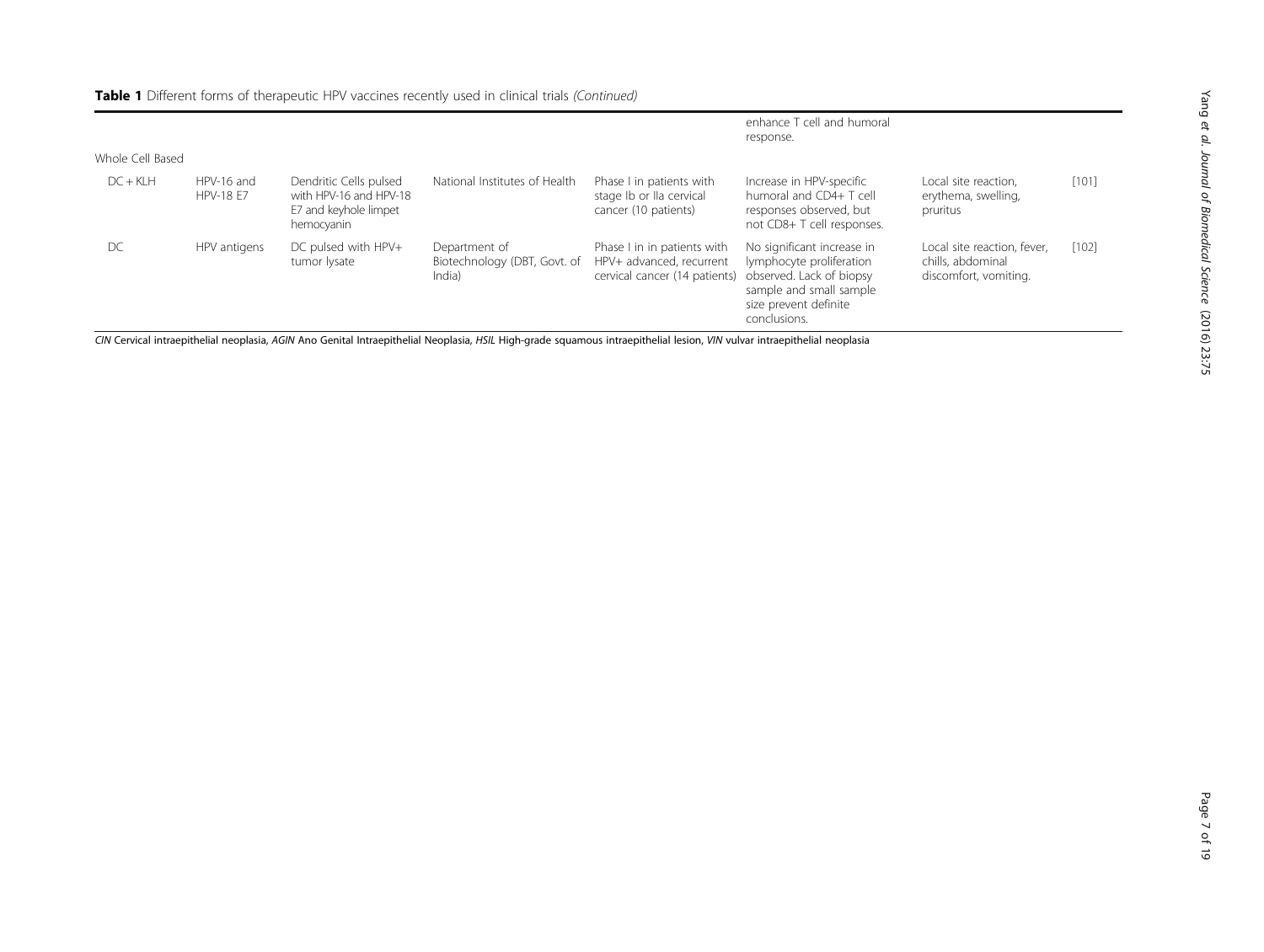| Vaccine                                                                                | Antigen(s)          | Construct                                                                                                                   | Organization                                    | Trial Design                                                                                             | Estimated Date of Trial<br>Completion | Clinical Trials.gov<br>Identifier |
|----------------------------------------------------------------------------------------|---------------------|-----------------------------------------------------------------------------------------------------------------------------|-------------------------------------------------|----------------------------------------------------------------------------------------------------------|---------------------------------------|-----------------------------------|
| Persistent HPV Infection and Low-Grade Squamous<br>Intraepithelial Lesion              |                     |                                                                                                                             |                                                 |                                                                                                          |                                       |                                   |
| PDS0101                                                                                |                     | HPV-16 E6/E7 R-enantiomer of<br>1,2-dioleoyl-3-<br>trimethylammonium-<br>propane chloride<br>+ Peptides HPV-16<br>E6 and E7 | PDS Biotechnology Corp.                         | Phase I in female patients with high risk<br>HPV infection or CIN1 (18 estimated<br>patients)            | Information not<br>provided           | NCT02065973                       |
| ProCervix                                                                              |                     | HPV-16/18 E7 2 recombinant<br>adenylate cyclase (CyaA)<br>proteins: CyaA-HPV<br>16E7 & CyaA-HPV 18E7                        | Genticel                                        | Phase II in female patients with<br>HPV16/18+ infection or ASCUS/LSIL<br>(220 estimated patients)        | December 2016                         | NCT01957878                       |
| Cervical Intraepithelial Neoplasia (CIN)/High-Grade<br>Squamous Intraepithelial Lesion |                     |                                                                                                                             |                                                 |                                                                                                          |                                       |                                   |
| <b>GX-188E</b>                                                                         | HPV-16/18<br>E6/E7  | Plasmid encoding fusion<br>protein of HPV 16/18 E6/E7<br>linked to Flt3L and tpa                                            | Genexine, Inc                                   | Phase II in HPV 16/18+ CIN2, CIN2/3, and<br>CIN3 patients in Eastern Europe (120<br>estimated patients)  | December 2017                         | NCT02596243                       |
|                                                                                        |                     |                                                                                                                             |                                                 | Phase II in HPV 16/18+ CIN3 patients in South<br>Korea (72 estimated patients)                           | October 2016                          | NCT02139267                       |
| pNGVL4a-CRT/E7(detox)                                                                  | <b>HPV-16 E7</b>    | Plasmid encoding<br>mutated form of<br>HPV16-E7 linked to<br>calreticulin                                                   | Sidney Kimmel<br>Comprehensive Cancer<br>Center | Phase I in patients with HPV16+ CIN2/3<br>(39 estimated patients)                                        | March 2017                            | NCT00988559                       |
| pNGVL4a-sig/E7(detox)/<br>HSP70 + TA-HPV                                               | HPV-16/18<br>E6/E7  | Plasmid encoding<br>mutated form of<br>HPV16-E7 linked to sig<br>and HSP70 and vaccinia<br>virus with HPV16/18 E6/E7        |                                                 | Phase I in patients with HPV16+ CIN3 in<br>combination with topical imiquimod<br>(48 estimated patients) | December 2016                         | NCT00788164                       |
| $TVGV-1 +$<br>GPI-0100                                                                 | <b>HPV-16 E7</b>    | Fusion protein of<br>HPV-16 E7 and ER<br>targeting sequence                                                                 | THEVAX Genetics Vaccine Co.                     | Phase IIa in patients with HPV induced<br>cervical HSIL (51 estimated patients)                          | June 2017                             | NCT02576561                       |
| Pepcan + Candin                                                                        | <b>HPV-16 E6</b>    | HPV16 E6 peptides<br>combined with Candida<br>skin testing reagent<br>candin.                                               | University of Arkansas                          | Phase II in patients with cervical HSIL<br>(125 estimated patients)                                      | August 2020                           | NCT02481414                       |
| Anal Intraepithelial Neoplasia (AIN)                                                   |                     |                                                                                                                             |                                                 |                                                                                                          |                                       |                                   |
| <b>ISA101</b><br>(SLP-HPV-01; HPV16-SLP)                                               | <b>HPV-16 E6/E7</b> | Combination of nine<br>HPV-16 E6 and four<br>HPV-16 E7 synthetic<br>peptides with<br>incomplete Freund's<br>adjuvant        | <b>ISA Pharmaceuticals</b>                      | Phase I/II in HIV+ male patients with<br>HPV-16+ AIN2/3 (45 estimated patients)                          | February 2018                         | NCT01923116                       |
| ADXS11-001 (Lm-LLo-E7) HPV-16-E7                                                       |                     |                                                                                                                             | Advaxis, Inc.                                   |                                                                                                          | March 2017                            | NCT02399813                       |

<span id="page-7-0"></span>Table 2 Ongoing therapeutic HPV vaccine clinical trials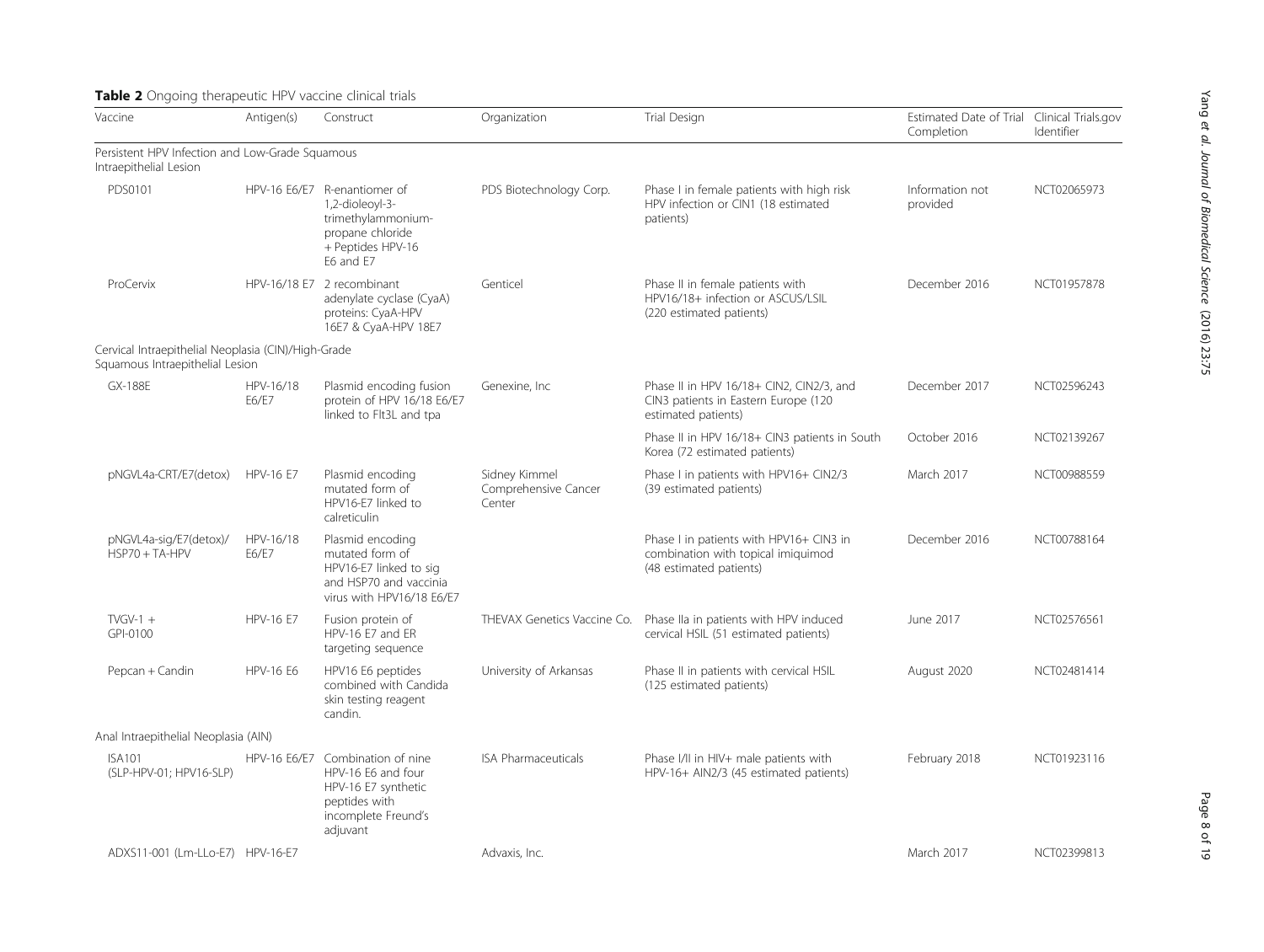# Table 2 Ongoing therapeutic HPV vaccine clinical trials (Continued)

|                                          |                    | prfA-defective Listeria<br>monocytogenes strain<br>transformed with plasmid<br>encoding HPV-16 E7 antigen<br>fused to a fragment of<br>nonhemolytic listeriolysin O<br>(LLO)   |                              | Phase II trial in patients with persistent,<br>recurrent, loco-regional, or metastatic<br>anal cancer or HPV+ squamous cell<br>carcinoma of the rectum that are either<br>treatment naïve in the metastatic setting<br>or have progressed or become intolerant<br>to platinum based therapy (55 estimated<br>patients) |               |             |
|------------------------------------------|--------------------|--------------------------------------------------------------------------------------------------------------------------------------------------------------------------------|------------------------------|------------------------------------------------------------------------------------------------------------------------------------------------------------------------------------------------------------------------------------------------------------------------------------------------------------------------|---------------|-------------|
| HPV-Associated Incurable Solid Tumors    |                    |                                                                                                                                                                                |                              |                                                                                                                                                                                                                                                                                                                        |               |             |
| <b>ISA101</b><br>(SLP-HPV-01; HPV16-SLP) | HPV-16 E6/E7       | Combination of nine HPV-16 ISA Pharmaceuticals<br>E6 and four HPV-16 E7<br>synthetic peptides with<br>incomplete Freund's<br>adjuvant                                          |                              | Phase II in patients with HPV-16+ Incurable<br>solid tumors (oropharyngeal squamous cell<br>carcinoma, cervical, vulvar, vaginal, anal,<br>and penile cancer) as combination therapy<br>with Nivolumab (28 estimated patients)                                                                                         | December 2018 | NCT02426892 |
| DPX-E7                                   | <b>HPV-16 E7</b>   | HPV16-E711-19 nanomer                                                                                                                                                          | Dana-Farber Cancer Institute | Phase Ib/II trial in HLA-A*02 positive<br>patients with incurable HPV 16-related<br>oropharyngeal, cervical and anal cancer<br>(44 estimated patients)                                                                                                                                                                 | May 2023      | NCT02865135 |
| Head and Neck Cancer                     |                    |                                                                                                                                                                                |                              |                                                                                                                                                                                                                                                                                                                        |               |             |
| ADXS11-001 (Lm-LLo-E7) HPV-16-E7         |                    | prfA-defective Listeria<br>monocytogenes strain<br>transformed with plasmid<br>encoding HPV-16 E7 antigen<br>fused to a fragment of<br>nonhemolytic listeriolysin O<br>(LLO)   | Advaxis, Inc.                | Phase II in patients with<br>HPV+ Oropharyngeal Squamous Cell<br>Carcinoma before robot-assisted resection<br>(30 estimated patients)                                                                                                                                                                                  | March 2017    | NCT02002182 |
|                                          |                    |                                                                                                                                                                                |                              | Phase I/II in patients with locally<br>advanced or metastatic cervical or<br>HPV+ Head and nack cancer with or<br>without MED14736 chemoblie<br>(66 estimated patients)                                                                                                                                                | December 2019 | NCT02291055 |
| INO-3112<br>(VGX-3100 + INO-9012)        | HPV-16/18<br>E6/E7 | Mixture of three plasmids<br>encoding optimized<br>consensus of E6 and E7<br>antigen of HPV 16 and 18<br>and proprietary immune<br>activator expressing IL-12                  | Inovio Pharmaceuticals       | Phase I/IIA in patients with HPV<br>associated head and neck squamous cell<br>carcinoma (25 estimated patients)                                                                                                                                                                                                        | December 2017 | NCT02163057 |
| Cervical Cancer                          |                    |                                                                                                                                                                                |                              |                                                                                                                                                                                                                                                                                                                        |               |             |
| ADXS11-001 (Lm-LLo-E7) HPV-16-E7         |                    | prfA-defective Listeria<br>monocytogenes strain<br>transformed with plasmid<br>encoding HPV-16 E7 antigen<br>fused to a fragment of<br>nonhemolytic listeriolysin<br>$O$ (LLO) | Advaxis, Inc.                | Phase II in patients with persistent or<br>recurrent squamous or non-squamous<br>cell carcinoma of the cervix<br>(67 estimated patients)                                                                                                                                                                               | October 2018  | NCT01266460 |
| INO-3112<br>(VGX-3100 + INO-9012)        | HPV-16/18<br>E6/E7 | Mixture of three plasmids<br>encoding optimized<br>consensus of E6 and E7<br>antigen of HPV 16 and 18                                                                          | Inovio Pharmaceuticals       | Phase I/IIA in female patients with new,<br>recurrent, or persistent cervical cancer<br>(30 estimated patients)                                                                                                                                                                                                        | April 2019    | NCT02172911 |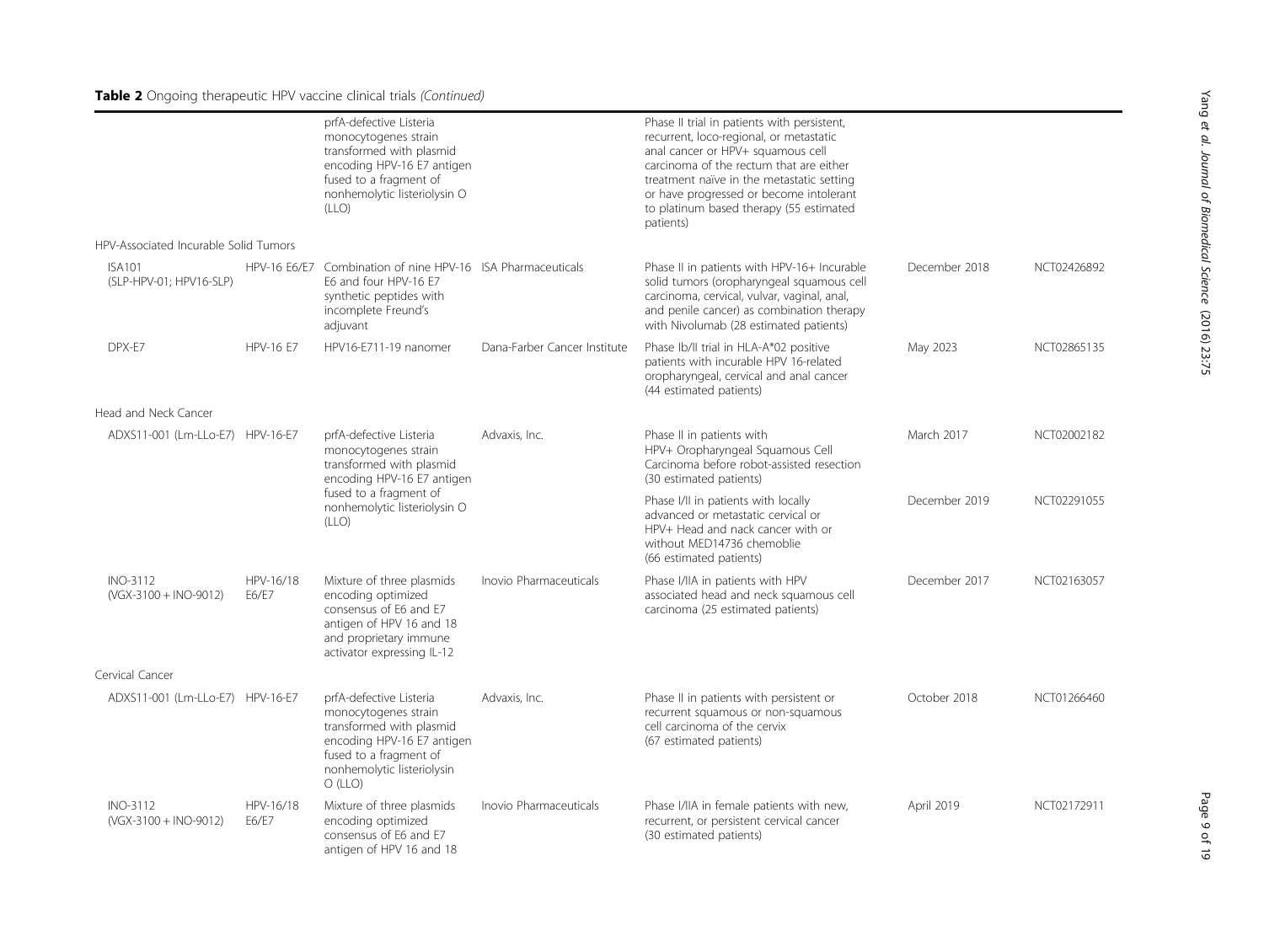# Table 2 Ongoing therapeutic HPV vaccine clinical trials (Continued)

|                                   |                     | and proprietary immune<br>activator expressing IL-12                                                           |                                                 | Phase II in patients with locally advanced<br>cervical cancer as combination therapy<br>with chemoradiation (126 estimated<br>patients) | May 2021      | NCT02501278 |
|-----------------------------------|---------------------|----------------------------------------------------------------------------------------------------------------|-------------------------------------------------|-----------------------------------------------------------------------------------------------------------------------------------------|---------------|-------------|
| ISA101<br>(SLP-HPV-01; HPV16-SLP) | HPV-16 F6/F7        | Combination of nine<br>HPV-16 E6 and four HPV-16<br>E7 synthetic peptides with<br>incomplete Freund's adjuvant | <b>ISA Pharmaceuticals</b>                      | Phase I/II in female patients with<br>HPV-16+ advanced or recurrent cervical<br>cancer (48 estimated patients)                          | December 2016 | NCT02128126 |
| $TA-CIN +$<br>GPI-0100            | HPV-16 E6/<br>E7/L2 | HPV16 E6E7L2 fusion<br>protein + GPI-0100 adjuvant                                                             | Sidney Kimmel<br>Comprehensive Cancer<br>Center | Phase I in patients with HPV16 associated<br>cervical cancer (30 estimated patients)                                                    | May 2020      | NCT02405221 |

AGIN Ano Genital Intraepithelial Neoplasia, AIN Anal intraepithelial Neoplasia, ASCUC atypical squamous cells of undetermined significance, CIN Cervical intraepithelial neoplasia, ER Endoplasmic reticulum, HIV Human immunodeficiency virus, HPV Human papillomavirus, HSIL High-grade squamous intraepithelial lesion, LSIL Low-grade squamous intraepithelial lesion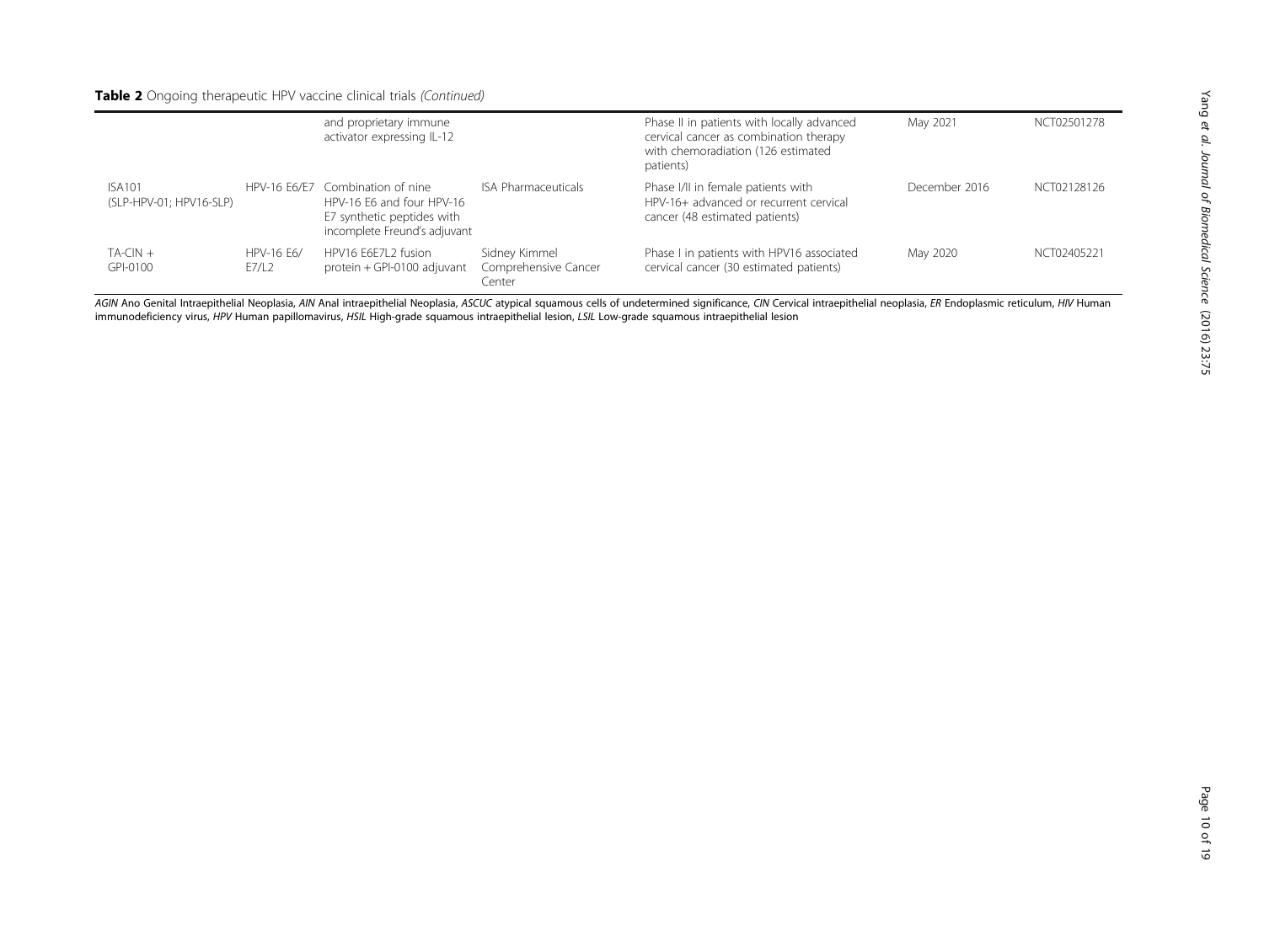A recent study tested the efficacy and safety of oral administration of GLBL101c, a bacterial vector-based therapeutic HPV vaccine. The Phase I/IIa study involved 17 patients with HPV16+ CIN3 lesions [\[32](#page-16-0)]. GLBL101c is generated from a recombinant L. casei that expresses a modified HPV16-E7 antigen, which is no longer carcinogenic [[23](#page-16-0)]. The bacterial vector-based vaccine was administered to patients through ingestion after it was made into powder and enclosed into capsule form. None of the participating patients in this study experienced serious adverse effects. A significant increase in E7 specific cell-mediated immune responses in the cervical vaginal tract was observed in all patients who received the vaccine.

Other attenuated bacterial vectors can also be created through transformation with plasmids containing the genes of interest. For example, Salmonella, Shigella, and Escherichia coli, can deliver plasmid encoding genes of interest to APCs. Previous studies have tested the use of Salmonella for the delivery of HPV16 E7 protein or E7 epitopes to elicit E7-specific responses [\[33\]](#page-16-0).

Viral vectors Several viral vectors have been examined to deliver HPV E6 and E7 antigens including adenoviruses, adeno-associated viruses, alphaviruses, lentivirus, and vaccinia viruses [\[16](#page-16-0), [34](#page-16-0)–[45\]](#page-17-0).

Vaccinia virus is an enveloped, double-stranded DNA virus belonging to the Poxvirus family. Vaccinia virus has a large genome, highly infectious nature, and low likelihood of unregulated integration of foreign DNA into its genome, making it a promising viral vector for vaccine delivery [[46](#page-17-0)].

Several Modified Vaccinia Ankara (MVA)-based therapeutic HPV vaccines have been created and tested in recent years. TG4001 is a suspension of MVATG8042 particles consisting of attenuated recombinant MVA including sequences encoding modified HPV16 E6/E7 and human IL-2. The safety and efficacy of this vaccine was evaluated in 21 patients with HPV16-related CIN2/3 lesions [\[47](#page-17-0)]. Each patient received three subcutaneous injections, at 1-week intervals of TG4001 in their thigh. Most adverse effects were mild or moderate, including inflammation, pruritus, edema at the injection site, lymphadenopathy, fever, headache, asthenia, bone pain, and vaginal discharge. Furthermore, HPV16 DNA clearance was observed in 8 out of 10 responders, HPV16 mRNA clearance in 7, and no recurrence of high-grade lesions was observed for 12 months after treatment.

Another MVA-based vaccine, MVA E2 was created to deliver E2 proteins into vaccinated hosts rather than E6 and E7 [\[48](#page-17-0)]. The vaccine utilize the knowledge that E2 protein serve as inhibitor for the expression of E6 and E7 oncoproteins, and that the introduction of E2 into the host may suppress the activity of E6 and E7 in HPV- infected host, and subsequently reduce the transforming ability of the infected cells and the survivability of the malignant, HPV-associated tumor cells [\[9](#page-16-0), [15](#page-16-0)]. In addition, E2 protein has been shown to arrest cell growth and induce apoptosis of cancer cells [\[49\]](#page-17-0). In addition, since some of the HPV-infected cells do not experience the lost of E2 gene during the transformation process (for review see [[50](#page-17-0)–[52](#page-17-0)]), MVA E2 vaccine may also lead to the generation of CD8+ T cells that can target the E2 antigen expressing, HPV-infected cells. Thus, MVA E2 may generate therapeutic antitumor effects against HPV-associated lesions through immunologic and biological mechanisms. MVA E2 was recently tested in a phase III clinical study for the treatment of HPVinduced ano-genital intraepithelial lesions [[53\]](#page-17-0), involving a total of 1356 patients (both male and female). Patients were injected locally at the lesion site or into visible lesions. The overall efficacy in this study for treating HPV-induced CIN lesions was around 90 % and all males showed complete eradication of lesions. Additionally, antibodies against HPV-E2 protein and MVA E2 vaccine were identified in the serum of all treated patients and cytotoxic T cell response that are specific to HPV-transformed cells were observed. The results of this clinical study demonstrate the therapeutic potential of the MVA E2 vaccine in treating HPV+ disease and potentially stimulating the immune system to target HPV-associated intraepithelial lesions.

TA-HPV is a live recombinant vaccinia virus vaccine that encodes oncoproteins E6 and E7 of both HPV type 16 and HPV18. TA-HPV was first used in clinical trial in eight patients with advanced stage cervical cancer [\[46](#page-17-0)]. In three patients' TA-HPV induced an HPV-specific cytotoxic T cell response, and two patients were tumor free at 15 and 21 months after vaccination. In an additional clinical study using TA-HPV, 8 out of 29 patients displayed HPV specific serological responses, but HPVspecific cytotoxic T cell response was short lived [\[54](#page-17-0)]. Another clinical trial administered TA-HPV to 12 patients with HPV16+ vulval intraepithelial neoplasia (VIN) grade III and one patient with HPV16+ vaginal intraepithelial neoplasia (VAIN) grade II [[55\]](#page-17-0). A reduction in HPV-associated lesion size was observed in patients as well as a significant increase in HPV16 E6/ E7-specific T cell response.

As mentioned earlier, one challenge to using live vector-based therapeutic HPV vaccines is the generation of antibacterial or antiviral immune responses and neutralizing antibodies after initial vaccine exposure. Consequently, this limits the efficacy of multiple vaccine administrations. This issue was partially addressed by a former study, which showed that cyclooxygenase 2 (COX-2) inhibitors may prevent the production of neutralizing antibodies to vaccinia virus [\[56](#page-17-0)].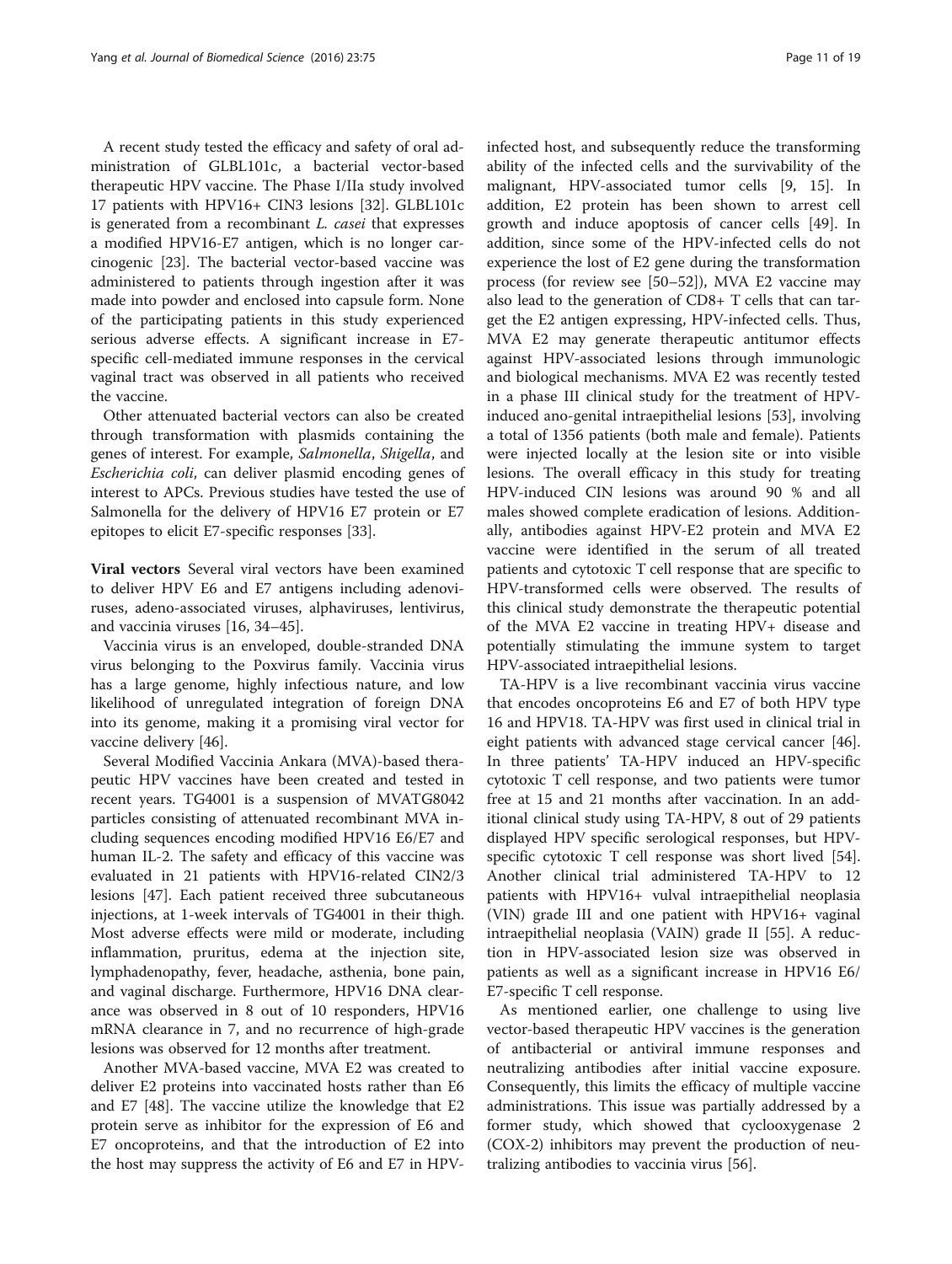## Peptide and protein-based vaccines

Peptide and protein that are derived from HPV antigens are processed by DCs and presented on either MHC class I or class II molecules to stimulate CD8+ or CD4+ T cell immune response [\[12](#page-16-0), [57](#page-17-0)]. Furthermore, peptide and protein-based vaccines are safe, stable, and easy to produce.

Peptide-based vaccines Although peptide-based vaccines are safe, stable, and easy to produce they have poor immunogenicity and require lipids or other adjuvants, such as chemokines, cytokines, and Toll-like receptor (TLR) ligands, to enhance vaccine potency [[57](#page-17-0)]. These methods help improve the vaccine's ability to activate innate and adaptive immunity and further boost CD8+ T cell responses (for review see [\[12](#page-16-0)]). Unfortunately, peptide-based vaccines are MHC specific, meaning that, for the vaccine to be effective the specific immunogenic epitopes of HPV antigens needs to be identified for each individual. Due to the MHC specificity required of peptide-based vaccines, they face certain challenges for large scale production and treatment of HPV-associated diseases [[58\]](#page-17-0). One possible solution is the application of overlapping long-peptide vaccines. This method has been proven effective at inducing antigen-specific T cell responses in several preclinical models, (for review see [[57, 58\]](#page-17-0)).

HPV16 synthetic long-peptide vaccine (HPV16-SLP) and its therapeutic effects have been studied extensively in several clinical trials [[59](#page-17-0)–[61](#page-17-0)]. HPV16-SLP consists of both E6 and E7 overlapping peptides and Montanide ISA-51 as an adjuvant [[62](#page-17-0)]. A recent placebo-controlled, double-blinded phase II study further investigated the capability of HPV16-SLP vaccines to establish long-term immunologic memory in patients with low-grade abnormalities of the cervix [[63\]](#page-17-0). In this study 50 patients were randomly assigned to receive HPV16-SLP vaccination or placebo, followed by a vaccine or placebo booster one year later. Observed adverse effects included flu-like symptoms and injection site reactions. 97 % of vaccinated patients showed a significant HPV16-specific immune response and the study demonstrated that two low-dose vaccinations of HPV16-SLP could induce a robust HPV16-specific T cell response, lasting up to one year. Although clinical and virological responses were not the objectives of the study, clinical regression and viral clearance in several patients were observed.

Another study investigated whether HPV16-SLP vaccination combined with standard carboplatin and paclitaxel (CarboTaxol) chemotherapy could improve immunity in patients with cervical cancer [\[64](#page-17-0)]. In addition, this study sought to determine the time point in which immunity is optimized and vaccine administration is most effective. Participating patients all had advanced, recurrent, or metastatic cervical cancer but were not required to have HPV16+ tumors. Patients were divided into two cohorts. Six patients were recruited for the first cohort and were administered CarboTaxol treatment once every three weeks for a total of six CarboTaxol treatments to determine which time point immunity is optimized. Levels of myeloid cells dropped, reaching their lowest levels 1 to 2 weeks after the second chemotherapy cycle in patients receiving CarboTaxol treatment. Furthermore, the decrease in myeloid cells corresponded with an increase in lymphoid cells. Although the relative frequencies of CD4+ and CD8+ T cells did not change, T cell function was enhanced. 13 patients and 19 healthy donors participated in the second cohort, which looked at whether Carbo-Taxol mediates normalizing of circulating immune cell frequencies. 12 patients received a single vaccination of HPV16-SLP 2 weeks after their second  $(n = 11)$  or third  $(n = 1)$  chemotherapy cycle. During CarboTaxol treatment lymphocyte count did not change; however, the number of circulating leukocytes increased significantly. Myeloid and lymphoid cell counts in CarboTaxol patients reached levels close to normalized levels of healthy donors. In addition, HPV16-SLP vaccination enhanced T cell response in patients, which remained the same in 11 patients after six cycles of chemotherapy. Significant regressions of tumors in patients were not observed, and 1 patient died 11 weeks after vaccination due to disease progression. However, vaccination was well tolerated and most adverse events observed were localized, injection site reactions. Additional clinical studies are being conducted to continue to evaluate the therapeutic potential of HPV-16 SLP vaccine. These includes a phase I/II trial in HIV+ male patient with HPV-16+ AIN2/3 (NCT01923116), a phase II trial in patients with HPV-16+ incurable solid tumors in combination with Nivolumab (NCT02426892), and a phase I/II trial in female patients with HPV-16+ advanced or recurrent cervical cancer (NCT02128126).

PepCan is a therapeutic HPV vaccine consisting of four synthetic peptides covering HPV16 E6 and Candin, a novel adjuvant. The safety of PepCan was tested in a phase I clinical trial study in 31 patients with high grade squamous intraepithelial lesions (HSIL) [[65](#page-17-0)]. PepCan was administered intradermally every three weeks at 50, 100, 250, 500ug per peptide dose in six patients. 12 weeks after the last injection a loop electric excision procedure was performed to remove lesion tissues. In the final dose portion of the phase I clinical trial an additional ten patients with biopsy-confirmed HSIL (any HPV type) were vaccinated with 50ug per peptide dose. Common adverse effects were mild to moderate injection site reactions, with no dose-limiting toxicities reported. The 50ug per peptide dosage demonstrated the best histological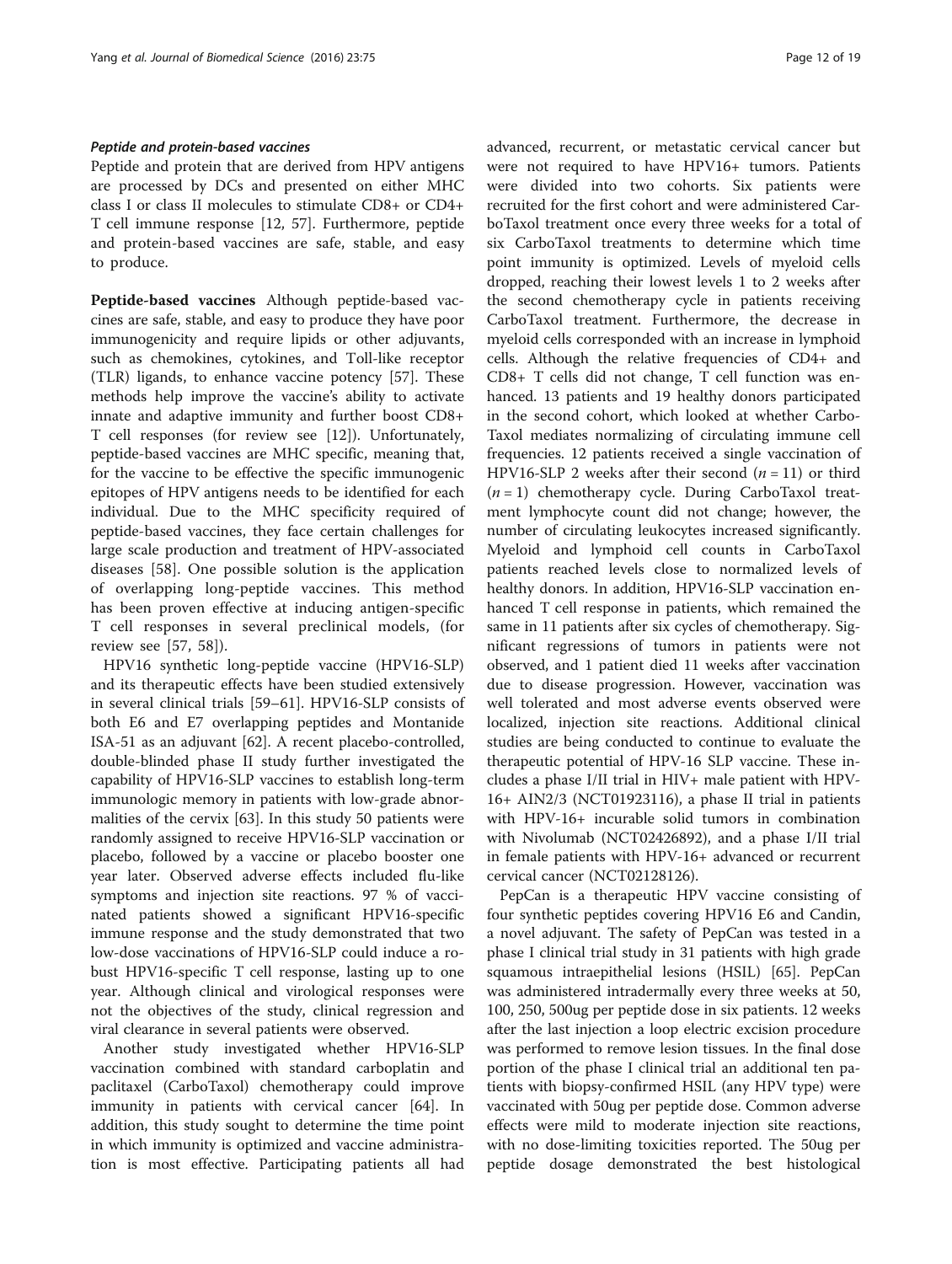regression rate (50 % complete regression) and the most significant virological response (85 % viral clearance). Lastly, the viral load decreased in nine patients in whom HPV infection was detected at entry and exit. A new study is currently ongoing to further assess the efficacy of Pepcan + candin vaccination regimen in a phase II trial with cervical HSIL patients (NCT02481414).

Additionally, a phase I dose escalation trial using therapeutic HPV-peptide based vaccine with adjuvant Montanide and GMCSF (GL-0810) has been tested in five patients with recurrent/metastatic (RM) squamous cell carcinoma of the head and neck (SCCHN) [\[66](#page-17-0)]. GL-0810 was injected subcutaneously into participating patients. Overall, the vaccine was well tolerated with some adverse effects including erythema, pain, and itching at injection site. Four patients (80 %) with HPV16+ RM SCCHN generated T cell and antibody responses. Furthermore, no dose-limiting toxicities were observed. This trial demonstrated that GL-0810 is able to elicit an immune response and is well tolerated by patients with late stage SCCHN.

In addition to the vaccine candidates described above, a Phase I clinical trial has also been planned to evaluate the safety and therapeutic effect of PDS0101, a new therapeutic HPV vaccine candidate consist of Peptides from HPV-16 E6 and E7 as antigen and R-enantiomer of 1,2-dioleoyl-3-trimethylammonium-propane chloride as adjuvant, in female patients with high risk HPV infection or CIN1 (NCT02065973). Furthermore, a phase Ib/II trial has been planned to evaluate the therapeutic HPV vaccine DPX-E7, a HPV16-E7 aa11-19 nanomer peptide vaccine, in HLA-A\*02 positive patients with incurable HPV16-related oropharyngeal, cervical, and anal cancer (NCT02865135).

Protein-based vaccines One benefit to using proteinbased vaccines is that they contain all human leukocyte antigen (HLA) epitopes. This avoids the limitation of MHC restriction, which is a setback to using peptidebased vaccines [[67\]](#page-17-0). Protein-based vaccines, however, suffer from low immunogenicity and most are presented through the MHC class II pathway which activates the production of antibodies instead of generating a CTL response [\[58](#page-17-0)]. Strategies to overcome these problems focus on enhancing the MHC class I presentation. Adjuvants and immunostimulating molecules are added to proteinbased vaccines to increase endogenous processing, to further increase protein uptake by MHC class I, and to effectively target to DCs, which increase MHC class I presentation and activation of CD8+ T cells [[57](#page-17-0)].

Therapeutic HVP vaccine TA-CIN is a subunit vaccine encompassing HPV16 E6E7L2 fusion protein [[68](#page-17-0)]. TA-CIN has been proven immunogenic and safe in several phase I/II clinical trials [\[69](#page-17-0)–[71\]](#page-17-0). A phase II study tested

the ability of TA-CIN to be administered with imiquimod, a topical immunomodulatory, to treat patients with high grade vulva intraepithelial neoplasia (VIN) [\[72](#page-17-0)]. A total of 19 patients received imiquimod 5 % cream and three intramuscular TA-CIN vaccinations (128ug/time) at 1-month intervals. Common adverse effects observed after imiquimod cream application included local inflammation, ulceration, malaise, and flu-like symptoms; however, no adverse effects associated with TA-CIN were observed. Twenty weeks after vaccination an increase in infiltrating CD8+ and CD4+ T cells were observed, and at 52 weeks complete regression of VIN was observed in 63 % of patients with 36 % of lesions showed HPV16 clearance. In this study, antigen-specific immune responses in patients correlated with lesion regression. Currently, another Phase I study has been planned to evaluate the safety and efficacy of TA-CIN in combination with adjuvant GPI-0100 in patients with HPV16 associated cervical cancer (NCT02405221).

GTL001 (ProCervix) is a therapeutic HPV proteinbased vaccine that targets both HPV type 16 and 18 [[73\]](#page-17-0). GTL001 is composed of recombinant HPV16 and HPV18 E7 proteins fused to catalytically inactive Bordetella pertussis CyaA expressed in E. coli. A phase I trial was conducted to examine the safety, tolerability, and immunogenicity of GTL001 in 47 women who had normal cytology but were positive for HPV16 or HPV18 infection. The participants were divided into four cohorts with two placebo sub-cohorts included within cohort three. Each patient was administered either 100ug or 600ug of GTL001 with imiquimod. Patients treated with GTL001 experienced injection site reactions including pain, swelling, induration, tenderness, and itching; however, the study demonstrated that vaccination with GTL001 was relatively safe. GTL001 induced a humoral response to CyaA in all subjects but anti-E7 antibodies were not induced. All patients showed similar immunogenicity and tolerability. Patients in cohort 4  $(n = 9)$  who received 600ug GTL001 powder + imiquimod experienced the highest HPV16/18 clearance rate. However, in the recently press release by GEN-TICEL regarding their interim (18 months) results for the double-blinded, placebo controlled, phase II studies involving the use of GTL001 in 233 patients with HPV16/ 18+ normal or abnormal cytology (NILM, ASCUS, or LSIL) (NCT01957878), no significant difference in viral clearance was observed in HPV-16/18 positive patients receiving GTL001 vaccine versus placebo.

Additional clinical trials have been planned to test the potential of other therapeutic HPV protein vaccine candidates. One of such include the use of TVGV-1, a fusion protein of HPV-16 E7 antigen with ER targeting sequence, in a phase IIa trial with HPV induced cervical HSIL patients (NCT02576561).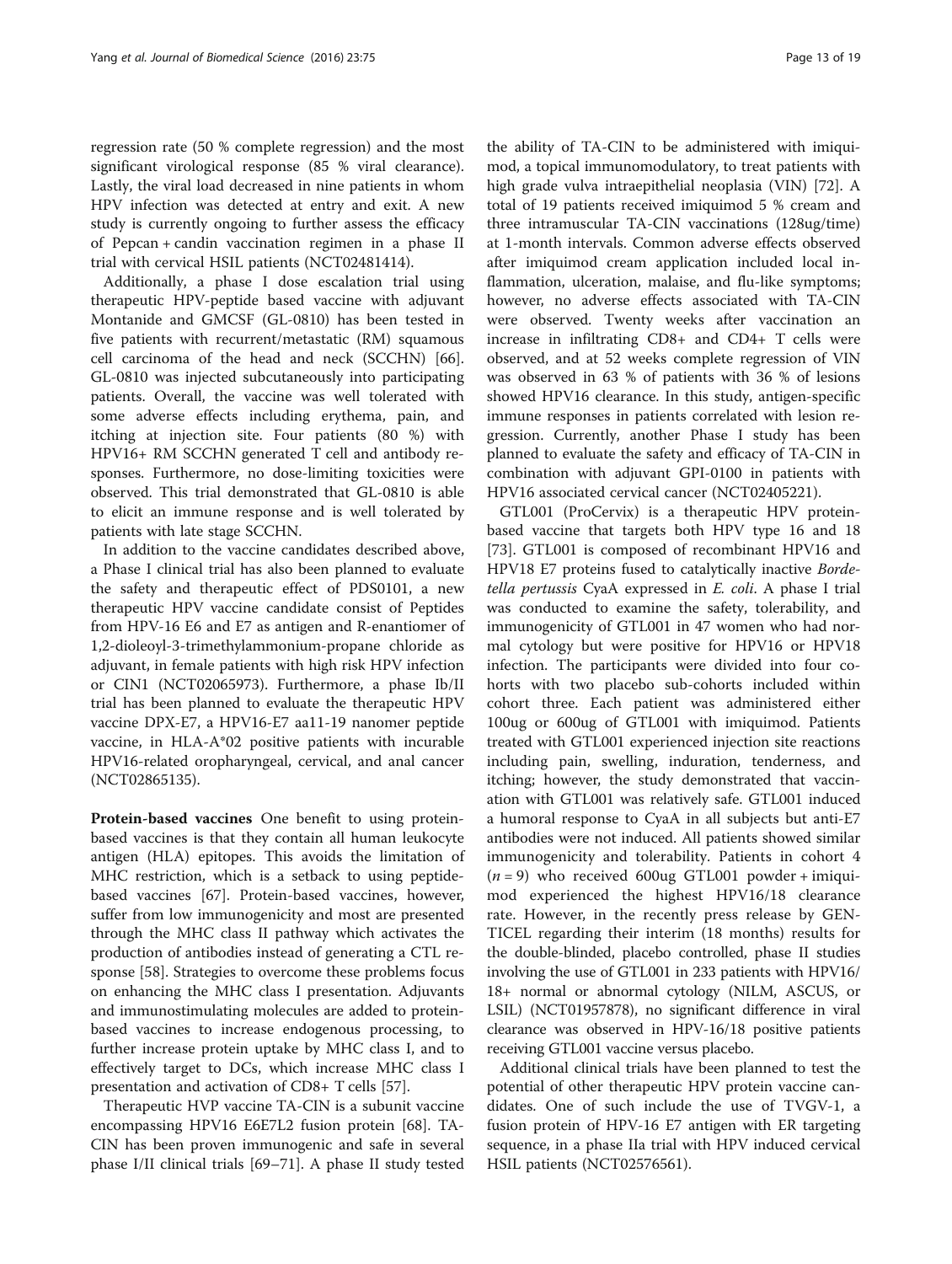# Nucleic acid-based vaccines

DNA vaccines DNA vaccines have risen in popularity as an attractive and potentially effective approach for antigen-specific immunotherapy. DNA vaccines are safe, stable, easy to produce and can sustain antigen expression in cells for longer durations than RNA vaccines or protein vaccines. Furthermore, they do not produce neutralizing antibodies, which permits repeated vaccination [[67\]](#page-17-0). There is a potential risk that administration of DNA encoding HPV oncogenes E6 and E7 may lead to cellular transformation. This problem was addressed by modifying E6 and E7 DNA to result in subsequent expression of proteins that are incapable of oncogenic transformation [\[74](#page-17-0)]. DNA vaccines involve the injection of plasmid DNA that encodes the antigen of interest, in our case HPV E6 and E7, into the host's cells.

DNA vaccines are often administered via intramuscular (IM) injection; however, myocytes are usually the cells that uptake the DNA after IM injection (for review see [[67\]](#page-17-0)). Although myocytes will express the target antigen, they are not professional APCs and therefore cannot activate a robust immune response [[75](#page-17-0)]. DCs play an important role in presenting the antigen to naïve CD8+ cytotoxic T cells and do so through either phagocytosis and present exogenous antigen release from transfected myocytes on MHC class I through cross presentation, or direct transfection of DCs by vaccination leading to direct presentation to CD8+ T cells [\[76](#page-17-0)–[78\]](#page-17-0).

One limitation of DNA vaccines is that naked DNA is unable to amplify and spread from transfected cells to surrounding cells in vivo resulting in low immunogenicity. Consequently, several strategies have been developed to help overcome this hurdle (for review see [\[16\]](#page-16-0)).

Therapeutic HPV DNA vaccines have undergone many clinical trials to evaluate the efficacy and safety of these vaccines. One such trial treated patients with HPV16-associated CIN2/3 lesions with heterologous prime-boost vaccination [\[79](#page-17-0)]. The DNA vaccine used in this study was pNGVL4a-sig/E7(detox)/HSP70, a plasmid encoding mutated form of HPV16-E7 linked to signal peptide and heat shock protein 70. pNGVL4a-sig/ E7(detox)/HSP70 DNA vaccine was previously shown to enhance the HPV-16 E7 antigen-specific T cell mediated immune responses in a preclinical model [\[80\]](#page-18-0). This study also used TA-HPV vaccine as a booster. Twelve patients received two intramuscular injections of pNGVL4a-sig/E7(detox)/HSP70 boosted with TA-HPV, at 1 month intervals. Reported adverse effects included tenderness, local reaction at injection site, blister with drainage, erythema, and pruritus. This study suggested that local immune responses are ultimately responsible for the therapeutic effects against target lesions and can lead to better clinical outcomes. The prime boost regimen of pNGVL4a-sig/E7(detox)/HSP70 DNA + TA-HPV viral vector vaccines is continued to be examined in a phase I trial in combination with topical imiquimod application in HPV16+ CIN3 patients (NCT00788164).

A more recent clinical study was conducted to evaluate the safety, efficacy, and immunogenicity of pNGVL4a-CRT/E7(detox), a DNA plasmid vaccine [[81](#page-18-0)]. pNGVL4a-CRT/E7(detox) was administered to 32 patients with HPV16-associated CIN2/3 either intradermal, intramuscularly, or directly into the cervical lesion (intralesionally) three times at four week intervals. This study demonstrated that pNGVL4a-CRT/E7(detox) was well tolerated in patients, and vaccination via intralesional injection elicited stronger immune response and induced more CD8+ T cells. Another phase I trial on pNGVL4a-CRT/ E7(detox) DNA vaccine is still currently ongoing evaluating its safety and immunogenicity in patients with HPV16+ CIN2/3 lesions (NCT00988559).

A phase I clinical trial was conducted to evaluate the safety and efficacy of GX-188E, a therapeutic HPV DNA vaccine. The study was conducted in nine patients with high grade squamous intraepithelial lesions (HSIL/CIN3) [[82\]](#page-18-0). GX-188E is a DNA vaccine engineered to express HPV16 and HPV18 proteins E6/E7 fused to the extracellular domain of Flt3L and signal sequence of plasminogen activator (tpa). Flt3L and tpa were included to enhance the potency of the vaccine through trafficking promotion and presentation of the fusion protein to the secretory pathway. Nine patients were administered GX-188E through intramuscular injection followed by electroporation to enhance immunogenicity. The results of this study demonstrated GX-188E to be safe and well tolerated by patients. Furthermore, all patients showed a statistically significant cellular immune response and three patients showed a weak antibody response against E7 protein. Genexine, Inc has planned two additional clinical trials on GX-188E, including a Phase II trial to be conducted in Eastern Europe targeting patients with HPV16/18+ CIN2, CIN2/3, or CIN3 lesions (NCT02596243), as well as a phase II trial to be conducted in South Korea targeting patients with HPV 16/18+ CIN3 lesions (NCT02139267).

An additional clinical study tested the therapeutic effects of HPV DNA vaccine VGX-3100. VGX-3100 is a combination of two plasmids encoding optimized HPV16 and 18 E6 and E7 antigens [[83, 84\]](#page-18-0). VGX-3100 was administered through intramuscular injection followed by electroporation to 18 female patients who had been previously treated for CIN2/3 lesions [\[85](#page-18-0)]. Each patient received three rounds of vaccination, which was well tolerated with no observed dose-limiting toxicities. Adverse effects included injection site reaction, fever, pain during electroporation, and tenderness. Fourteen out of 18 patients (78 %) showed induced HPVspecific CD8+ T cells with full cytolytic function, 17 out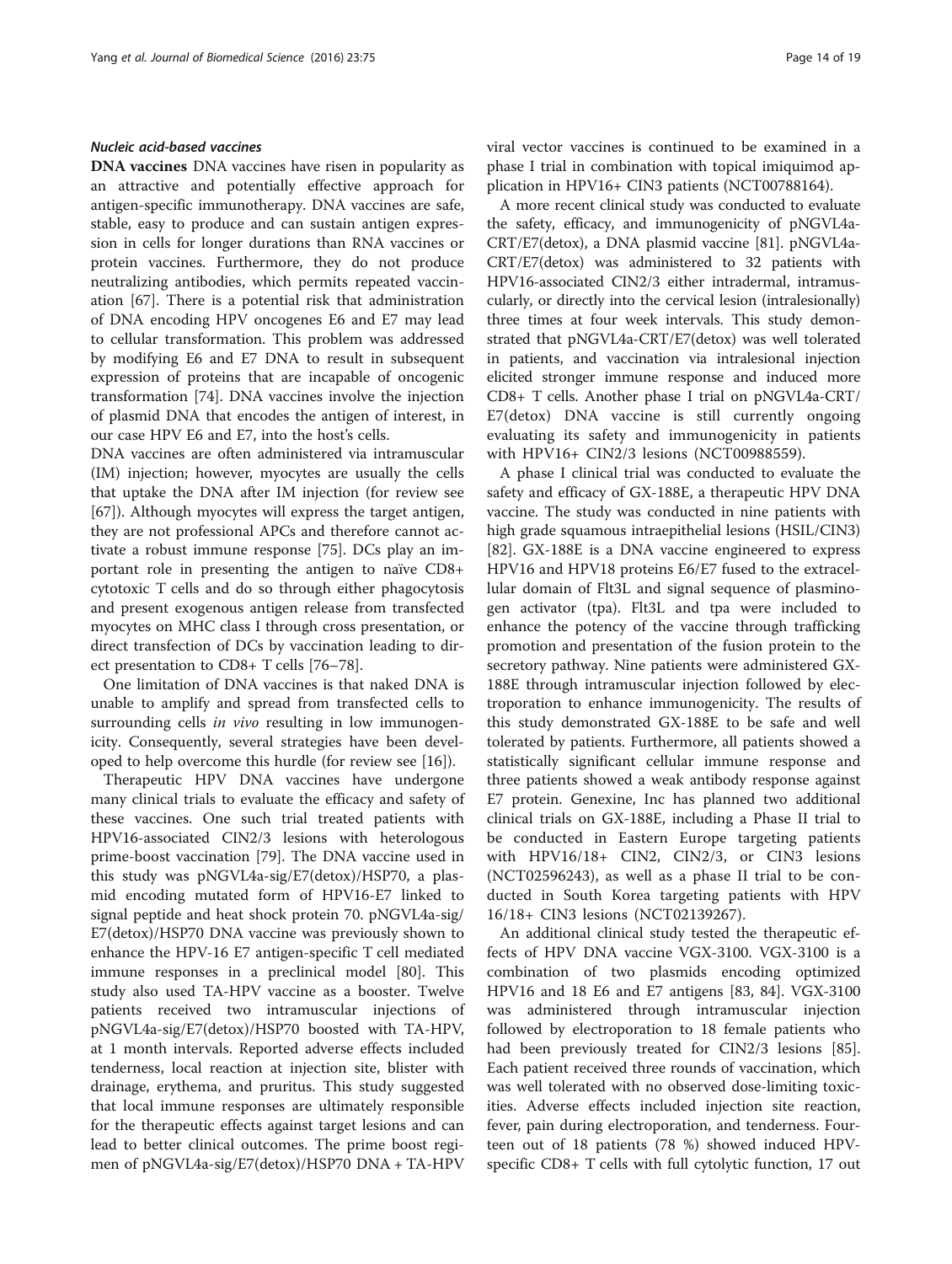of 18 (94 %) of patients had increased HPV16 E7 antibody titers, and all patients had increased HPV18 E7 antibody titers. Additionally, 12 patients (67 %) had increased HPV16 E6 antibody titers, and seven (39 %) patients had increased HPV18 E6 titers. These results exhibited the potential of VGX-3100 to induce a robust antigen-specific immune response and contribute to the eradication of HPV-infected cells and lesion regression. Furthermore, the results of this phase I study encouraged a follow up phase IIb clinical trial to further investigate the therapeutic efficacy of VGX-3100 DNA vaccine on CIN 2/3 lesions in a randomized, doubleblind, placebo-controlled study [[86\]](#page-18-0). This study correspondingly demonstrated that patients vaccinated with VGX-3100 showed greater HPV-specific T cell and humoral responses. Inovio Pharmaceuticals has recently designed a new vaccine formulation INO-3112, incorporating the proprietary immune activator expressing IL-12 (INO-9012) with the VGX-3100 DNA vaccine. This formulation is being tested in a phase I/IIA trial in patients with HPV associated head and neck squamous cell carcinoma (NCT02163057), a phase I/IIA trial in female patients with new, recurrent, or persistent cervical cancer (NCT02172911), as well as a phase II trial in patients with locally advanced cervical cancer who received standard of care chemoradiation (NCT02501278).

RNA vaccines Naked RNA replicon vaccines can be derived from several RNA viruses including Sindbis virus, Venezuela Equine Encephalitis virus, and SFV [[34](#page-16-0), [87, 88](#page-18-0)]. RNA replicons are capable of self-replication, which can lead to a sustained level of antigen expression and increased immunogenicity. Furthermore, RNA replicon vectors do not form viral particles, meaning they will not lead to the generation of neutralizing antibodies, permitting repeated administration. RNA replicons are also highly advantageous vaccination methods because they do not run the risk of chromosomal integration and cellular transformation that can occur by using DNA vaccines. One drawback to RNA replicons, however, is their low stability. One attempt to overcome this issue combined RNA replicons and DNA vaccine into DNA-launched RNA replicons, which are also referred to as 'suicidal DNA.' These 'suicidal DNA' trigger apoptosis in cells that uptake the injected DNA to prevent further integration and transformation of transfected cells [\[89](#page-18-0)]. However, because it will elicit apoptosis in transfected cells, including DCs, this approach has led to poor immunogencity. Several strategies have been created to address this issue. One example is the inclusion of genes encoding anti-apoptotic protein into 'suicidal DNA' to enhance survival of transfected APCs [[90](#page-18-0)]. Another strategy employed to overcome apoptosis is the use of flavivirus Kunjin (KUN) vector to deliver replicons. Since KUN does not induce apoptosis in transfected cells, it enables the direct presentation by transfected DCs [[91, 92](#page-18-0)]. Although RNA replicon vaccines have shown promising results in preclinical models and in other types of cancer setting [\[93](#page-18-0)], RNA vaccines targeting HPV antigens and HPVassociated diseases have not yet been explored in the clinical setting.

# Whole cell-based vaccines

Dendritic cell-based vaccines DCs play an important role in immune system regulation, and they are commonly identified as the most efficient professional APCs [[67\]](#page-17-0). DC-based vaccines have grown as the biological knowledge of DC and methods for preparing DCs ex vivo have improved. DC-based HPV vaccines involve loading the DCs with HPV antigens ex vivo and delivering those DCs to the infected host [\[94](#page-18-0)–[98\]](#page-18-0). One benefit of DC-based vaccines is that DCs can serve as natural adjuvants to increase the potency of antigen-specific immunotherapy against cancer (for review see [\[99\]](#page-18-0)). Because T cell-mediated apoptosis may limit DC lifespans, some strategies have been developed to prolong the survival of DCs. One such strategy is to transfect DCs with siRNAs targeting pro-apoptotic molecules. These strategies have been shown to generate a greater antigenspecific CD8+ T cell activation and antitumor effects in mice [\[95](#page-18-0), [97](#page-18-0), [100\]](#page-18-0).

Due to the therapeutic potential demonstrated by DCbased vaccines in preclinical models, further clinical trials were developed to test DC-based vaccine efficacy in humans. One such study was conducted to evaluate safety, toxicity, and immunogenicity of a DC-based vaccine in ten patients with stage Ib or IIa cervical cancer [[101\]](#page-18-0). In this phase I, dose escalation trial autologous DCs were obtained from patients and pulsed with full length HPV16/18-E7 oncoprotein and keyhole limpet hemocyanin (KLH). The patients were then vaccinated with the pulsed DCs through subcutaneous injection. The DC-based vaccine used in the study was reported safe and well tolerated by patients, and resulted in minor local reactions, including erythema, swelling, and pruritus. There was an increase in HPV-specific humoral response and an increase in E7-specific CD4+ T cells in patients after vaccination.

An additional phase I clinical trial investigated the toxicity and immunogenicity of a DC-based vaccine in 14 patients with HPV+ advanced, recurrent cervical cancer [[102\]](#page-18-0). Patients were separated into three treatment groups: saline only control, unprimed mature DC, and autologous tumor lysate primed mature DC. DCs were collected from each patient and pulsed with or without tumor lysate obtained from the same patient. Grade 0 and grade 1 toxicity, including itching at vaccination site, fever, chills, abdominal discomfort, and vomiting, were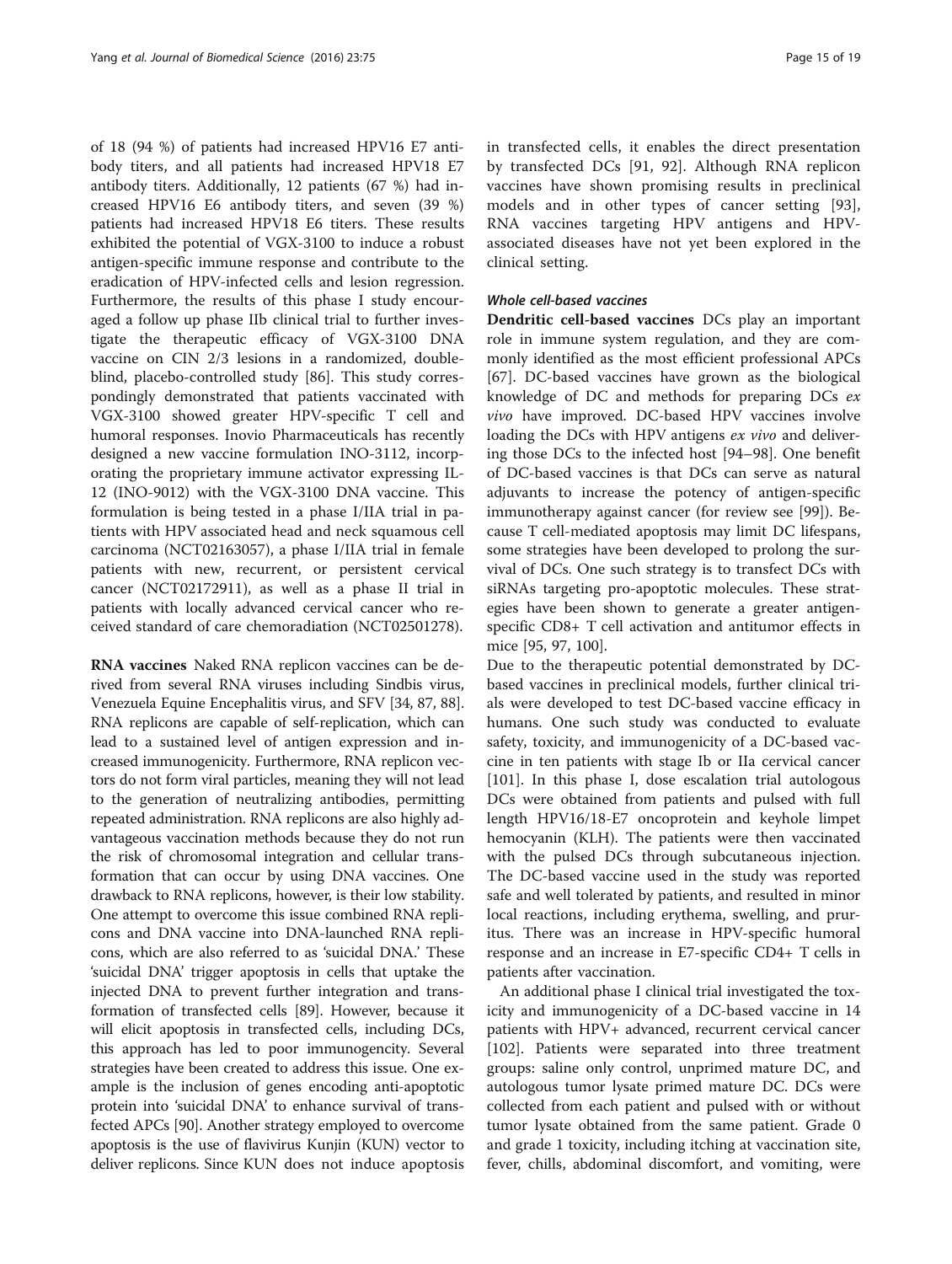observed in three of the 14 patients, implying that the DC-based vaccine was well tolerated. No statistically significant increase in lymphocyte proliferation was observed in all patient groups.

In congruence with other vaccine types, DC-based vaccines have several limitations. DC-based vaccines are technically taxing, thus making them a poor choice for large-scale production. In addition, varying culturing techniques may lead to inconsistent vaccine quality and lack of standard criteria for vaccine evaluation. Lastly, the most effective administration route for DC-based vaccines has not yet been determined.

Tumor cell-based vaccines To create tumor cell-based vaccines, tumor cells are isolated and manipulated ex vivo to express immune modulatory proteins, which can further enhance their immunogenicity in vivo. Cytokine genes IL-2, IL-12, and granulocyte macrophage colony stimulating factor (GMCSF) have been used to induce differentiation of naïve T cells into effector or helper T cells and to stimulate granulocyte production in HPV tumor cell-based vaccines in mice with HPV16 induced tumors [\[103, 104\]](#page-18-0). One advantage to tumor cell vaccines is that tumor antigens do not need to be well defined; therefore, these vaccines may be able to cover a wider range of tumor antigens. Since HPV has well-known tumor-specific antigens, tumor cell-based vaccines may not be the most practical immunotherapy for HPVassociated cancers. In addition, tumor cell-based vaccines run the risk of implanting new cancers in patients. Due to the nature of these vaccines and their potential risks, the potency and purity of each vaccine must be individually tailored, making production expensive and time consuming. For these reasons tumor cell-based vaccines targeted against HPV have not yet been developed and tested in clinical studies.

# Conclusion

The identification of high-risk HPV as the etiological factor for many diseases provides justification for the development of therapeutic HPV vaccines. The recent developments in the field as well as those discussed in this review have helped contribute to the foundational movement to eradicate HPV and HPV-associated diseases and malignancies. In this review we discussed the various methods of targeting HPV oncoproteins E6 and E7, which represent tumor-specific antigens and excellent targets for therapeutic HPV vaccines. Based on our own previous studies, and those conducted by other investigators in the field, we believe that the current therapeutic HPV vaccines mentioned in this review each possess advantages and limitations. Additional clinical studies are still necessary to further verify the antitumor efficacy of therapeutic HPV vaccines.

With continued efforts to improve and develop therapeutic treatment strategies, we anticipate the continued success of therapeutic HPV vaccines over the next few years, and beyond. We believe that therapeutic HPV vaccines will become clinically available in the near future and be offered alongside other available therapies for the control of HPV-associated diseases.

## Abbreviations

APC: Antigen presenting cell; B7-H1: B7 homolog-1; CarboTaxol: Carboplatin and paclitaxel; CIN: Cervical intraepithelial neoplasia; COX-2: Cyclooxygenase 2; CRT: Calreticulin; CTL: Cytotoxic T lymphocyte; DC: Dendritic cell; ER: Endoplasmic reticulum; GMCSF: Granulocyte macrophage colony stimulating factor; HBsAg: Hepatitis B virus surface antigen; HDACi: Histone deacetylase inhibitor; HLA: Human leukocyte antigen; HPV: Human papillomavirus; HPV16-SLP: HPV16 synthetic long-peptide vaccine; IDLV: Integrase defective lentiviral vector; IDO: Indoleamine 2,3-dioxygenase enzyme; IFN: Interferon; IFNγ: IFN-gamma; IM: Intramuscular; ISG15: Interferon-stimulating gene 15; LLO: Listeriolysin O; MHC: Major histocompatibility complex; MICA/B: MHC class I polypeptide-related sequence A and B; PBMC: Peripheral blood mononuclear cells; RM: Recurrent/metastatic; rSFV: Recombinant Semliki Forest virus; SCCHN: Squamous cell carcinoma of the head and neck; SFV: Semliki Forest virus; STAT3: Signal transducer and activator of transcription 3; TCR: T cell receptor; TGFβ: Tumor growth factor-beta; TLR: Toll-like receptor; tpa: Signal sequence of plasminogen activator; VAIN: Vaginal intraepithelial neoplasia; VIN: Vulval intraepithelial neoplasia

#### Acknowledgements

This review is not intended to be an encyclopedic one, and the authors apologize to those not cited.

#### Funding

This work was funded by the United States National Institutes of Health (NIH) Cervical Cancer Specialized Program of Research Excellence (SPORE) (P50 CA098252), R01 grant (CA114425-01), 1R21 grant (CA194896), and 5R21 grant (AI109259).

#### Availability of data and materials

Not applicable.

#### Authors' contributions

AY, EF, TCW, and CFH contributed in writing the manuscript. All authors read and approved the final manuscript.

#### Authors' information

Not applicable.

#### Competing interests

The authors declare that they have no competing interests.

#### Consent for publication

Not applicable.

#### Ethics approval and consent to participate

Not applicable.

#### Author details

<sup>1</sup>Department of Pathology, Johns Hopkins University, Baltimore, MD, USA. 2 Department of Obstetrics and Gynecology, Johns Hopkins University, Baltimore, MD, USA. <sup>3</sup>Department of Molecular Microbiology and Immunology, Johns Hopkins University, Baltimore, MD, USA. <sup>4</sup>Department of Oncology, Johns Hopkins University, Baltimore, MD, USA. <sup>5</sup>The Johns Hopkins University School of Medicine, CRB II Room 307, 1550 Orleans Street, Baltimore, MD 21231, USA.

Received: 12 October 2016 Accepted: 26 October 2016 Published online: 04 November 2016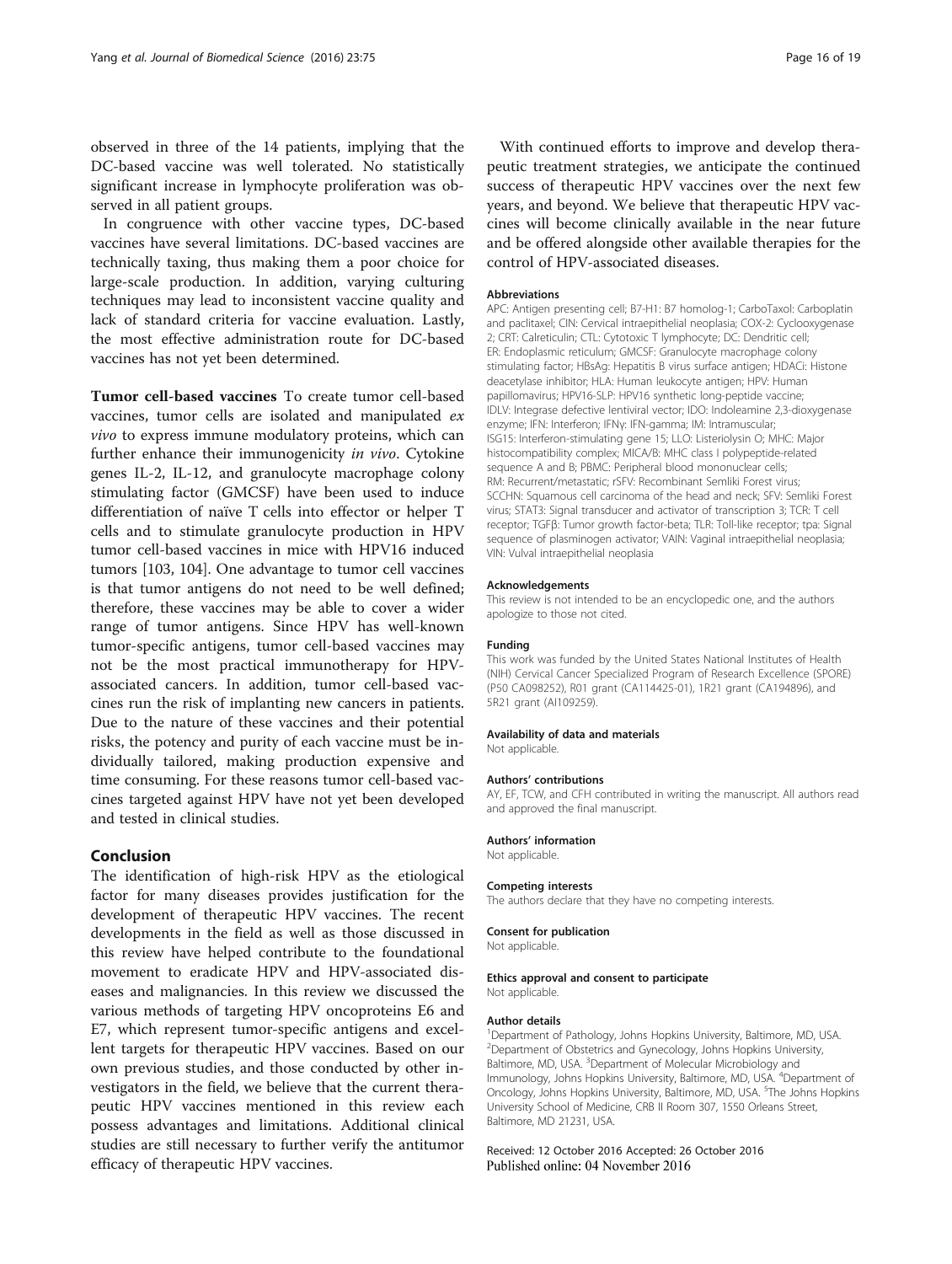## <span id="page-16-0"></span>References

- Wakeham K, Kavanagh K. The burden of HPV-associated anogenital cancers. Curr Oncol Rep. 2014;16(9):402.
- Forman D, de Martel C, Lacey CJ, Soerjomataram I, Lortet-Tieulent J, Bruni L, Vignat J, Ferlay J, Bray F, Plummer M, et al. Global burden of human papillomavirus and related diseases. Vaccine. 2012;30 Suppl 5:F12–23.
- Maxwell JH, Grandis JR, and Ferris RL. HPV-Associated Head and Neck Cancer: Unique Features of Epidemiology and Clinical Management. Annual review of medicine. 2015
- 4. Mehanna H, Beech T, Nicholson T, El-Hariry I, McConkey C, Paleri V, Roberts S. Prevalence of human papillomavirus in oropharyngeal and nonoropharyngeal head and neck cancer–systematic review and meta-analysis of trends by time and region. Head Neck. 2013;35(5):747–55.
- 5. Egawa N, Egawa K, Griffin H, Doorbar J. Human Papillomaviruses; Epithelial Tropisms, and the Development of Neoplasia. Viruses. 2015;7(7):3863–90.
- Munoz N, Bosch FX, de Sanjose S, Herrero R, Castellsague X, Shah KV, Snijders PJ, Meijer CJ. Epidemiologic classification of human papillomavirus types associated with cervical cancer. N Engl J Med. 2003;348(6):518–27.
- 7. Choi YJ, Park JS. Clinical significance of human papillomavirus genotyping. J Gynecol Oncol. 2016;27(2):e21.
- 8. Walboomers JM, Jacobs MV, Manos MM, Bosch FX, Kummer JA, Shah KV, Snijders PJ, Peto J, Meijer CJ, Munoz N. Human papillomavirus is a necessary cause of invasive cervical cancer worldwide. J Pathol. 1999;189(1):12–9.
- 9. zur Hausen H. Papillomaviruses and cancer: from basic studies to clinical application. Nat Rev Cancer. 2002;2(5):342–50.
- 10. Harper DM, Williams KB. Prophylactic HPV vaccines: current knowledge of impact on gynecologic premalignancies. Discov Med. 2010;10(50):7–17.
- 11. Kash N, Lee MA, Kollipara R, Downing C, Guidry J, Tyring SK. Safety and efficacy data on vaccines and immunization to human papillomavirus. J Clin Med. 2015;4(4):614–33.
- 12. Ma B, Maraj B, Tran NP, Knoff J, Chen A, Alvarez RD, Hung CF, Wu TC. Emerging human papillomavirus vaccines. Expert Opin Emerg Drugs. 2012;17(4):469–92.
- 13. Ostor AG. Natural history of cervical intraepithelial neoplasia: a critical review. Int J Gynecol Pathol. 1993;12(2):186–92.
- 14. Ghittoni R, Accardi R, Chiocca S, Tommasino M. Role of human papillomaviruses in carcinogenesis. Ecancermedicalscience. 2015;9:526.
- 15. Doorbar J. Model systems of human papillomavirus-associated disease. J Pathol. 2016;238(2):166–79.
- 16. Yang A, Jeang J, Cheng K, Cheng T, Yang B, Wu TC, Hung CF. Current state in the development of candidate therapeutic HPV vaccines. Expert Rev Vaccines. 2016;15(8):989–1007.
- 17. Yao Y, Huang W, Yang X, Sun W, Liu X, Cun W, Ma Y. HPV-16 E6 and E7 protein T cell epitopes prediction analysis based on distributions of HLA-A loci across populations: an in silico approach. Vaccine. 2013;31(18):2289–94.
- 18. Feltkamp MC, Smits HL, Vierboom MP, Minnaar RP, de Jongh BM, Drijfhout JW, ter Schegget J, Melief CJ, Kast WM. Vaccination with cytotoxic T lymphocyte epitope-containing peptide protects against a tumor induced by human papillomavirus type 16-transformed cells. Eur J Immunol. 1993;23(9):2242–9.
- 19. Kumar A, Hussain S, Yadav IS, Gissmann L, Natarajan K, Das BC, Bharadwaj M. Identification of human papillomavirus-16 E6 variation in cervical cancer and their impact on T and B cell epitopes. J Virol Methods. 2015;218:51–8.
- 20. Riemer AB, Keskin DB, Zhang G, Handley M, Anderson KS, Brusic V, Reinhold B, Reinherz EL. A conserved E7-derived cytotoxic T lymphocyte epitope expressed on human papillomavirus 16-transformed HLA-A2+ epithelial cancers. J Biol Chem. 2010;285(38):29608–22.
- 21. Mahdavi A, Monk BJ. Vaccines against human papillomavirus and cervical cancer: promises and challenges. Oncologist. 2005;10(7):528–38.
- 22. Bergot AS, Kassianos A, Frazer IH, Mittal D. New Approaches to Immunotherapy for HPV Associated Cancers. Cancers (Basel). 2011;3(3):3461–95.
- 23. Adachi K, Kawana K, Yokoyama T, Fujii T, Tomio A, Miura S, Tomio K, Kojima S, Oda K, Sewaki T, et al. Oral immunization with a Lactobacillus casei vaccine expressing human papillomavirus (HPV) type 16 E7 is an effective strategy to induce mucosal cytotoxic lymphocytes against HPV16 E7. Vaccine. 2010;28(16):2810–7.
- 24. Bermudez-Humaran LG, Cortes-Perez NG, Le Loir Y, Alcocer-Gonzalez JM, Tamez-Guerra RS, de Oca-Luna RM, Langella P. An inducible surface presentation system improves cellular immunity against human papillomavirus type 16 E7 antigen in mice after nasal administration with recombinant lactococci. J Med Microbiol. 2004;53(Pt 5):427–33.
- 25. Cortes-Perez NG, Azevedo V, Alcocer-Gonzalez JM, Rodriguez-Padilla C, Tamez-Guerra RS, Corthier G, Gruss A, Langella P, Bermudez-Humaran LG.

Cell-surface display of E7 antigen from human papillomavirus type-16 in Lactococcus lactis and in Lactobacillus plantarum using a new cell-wall anchor from lactobacilli. J Drug Target. 2005;13(2):89–98.

- 26. Sewell DA, Pan ZK, Paterson Y. Listeria-based HPV-16 E7 vaccines limit autochthonous tumor growth in a transgenic mouse model for HPV-16 transformed tumors. Vaccine. 2008;26(41):5315–20.
- 27. Schnupf P, Portnoy DA. Listeriolysin O: a phagosome-specific lysin. Microbes Infect. 2007;9(10):1176–87.
- 28. Chen Z, Ozbun L, Chong N, Wallecha A, Berzofsky JA, Khleif SN. Episomal expression of truncated listeriolysin O in LmddA-LLO-E7 vaccine enhances antitumor efficacy by preferentially inducing expansions of CD4 + FoxP3 and CD8+ T cells. Cancer Immunol Res. 2014;2(9):911–22.
- 29. Peters C, Paterson Y. Enhancing the immunogenicity of bioengineered Listeria monocytogenes by passaging through live animal hosts. Vaccine. 2003;21(11–12):1187–94.
- 30. Maciag PC, Radulovic S, Rothman J. The first clinical use of a live-attenuated Listeria monocytogenes vaccine: a Phase I safety study of Lm-LLO-E7 in patients with advanced carcinoma of the cervix. Vaccine. 2009;27(30):3975–83.
- 31. Gunn GR, Zubair A, Peters C, Pan ZK, Wu TC, Paterson Y. Two Listeria monocytogenes vaccine vectors that express different molecular forms of human papilloma virus-16 (HPV-16) E7 induce qualitatively different T cell immunity that correlates with their ability to induce regression of established tumors immortalized by HPV-16. J Immunol. 2001;167(11):6471–9.
- 32. Olivier M, Tanner CE. The effect of cyclosporin A in murine visceral leishmaniasis. Trop Med Parasitol. 1989;40(1):32–8.
- 33. Krul MR, Tijhaar EJ, Kleijne JA, Van Loon AM, Nievers MG, Schipper H, Geerse L, Van der Kolk M, Steerenberg PA, Mooi FR, et al. Induction of an antibody response in mice against human papillomavirus (HPV) type 16 after immunization with HPV recombinant Salmonella strains. Cancer Immunol Immunother. 1996;43(1):44–8.
- 34. Cassetti MC, McElhiney SP, Shahabi V, Pullen JK, Le Poole IC, Eiben GL, Smith LR, Kast WM. Antitumor efficacy of Venezuelan equine encephalitis virus replicon particles encoding mutated HPV16 E6 and E7 genes. Vaccine. 2004; 22(3–4):520–7.
- 35. Gomez-Gutierrez JG, Elpek KG. Montes de Oca-Luna R, Shirwan H, Sam Zhou H, and McMasters KM. Vaccination with an adenoviral vector expressing calreticulinhuman papillomavirus 16 E7 fusion protein eradicates E7 expressing established tumors in mice. Cancer Immunol Immunother. 2007;56(7):997–1007.
- 36. Liu DW, Tsao YP, Kung JT, Ding YA, Sytwu HK, Xiao X, Chen SL. Recombinant adeno-associated virus expressing human papillomavirus type 16 E7 peptide DNA fused with heat shock protein DNA as a potential vaccine for cervical cancer. J Virol. 2000;74(6):2888–94.
- 37. Hsieh CJ, Kim TW, Hung CF, Juang J, Moniz M, Boyd DA, He L, Chen PJ, Chen CH, Wu TC. Enhancement of vaccinia vaccine potency by linkage of tumor antigen gene to gene encoding calreticulin. Vaccine. 2004;22(29–30): 3993–4001.
- 38. Lamikanra A, Pan ZK, Isaacs SN, Wu TC, Paterson Y. Regression of established human papillomavirus type 16 (HPV-16) immortalized tumors in vivo by vaccinia viruses expressing different forms of HPV-16 E7 correlates with enhanced CD8(+) T-cell responses that home to the tumor site. J Virol. 2001; 75(20):9654–64.
- 39. Zurkova K, Babiarova K, Hainz P, Krystofova J, Kutinova L, Otahal P, Nemeckova S. The expression of the soluble isoform of hFlt3 ligand by recombinant vaccinia virus enhances immunogenicity of the vector. Oncol Rep. 2009;21(5):1335–43.
- 40. Baez-Astua A, Herraez-Hernandez E, Garbi N, Pasolli HA, Juarez V, Zur Hausen H, Cid-Arregui A. Low-dose adenovirus vaccine encoding chimeric hepatitis B virus surface antigen-human papillomavirus type 16 E7 proteins induces enhanced E7-specific antibody and cytotoxic T-cell responses. J Virol. 2005;79(20):12807–17.
- 41. Walczak M, Regts J, van Oosterhout AJ, Boon L, Wilschut J, Nijman HW, Daemen T. Role of regulatory T-cells in immunization strategies involving a recombinant alphavirus vector system. Antivir Ther. 2011;16(2):207–18.
- 42. Riezebos-Brilman A, Regts J, Freyschmidt EJ, Dontje B, Wilschut J, Daemen T. Induction of human papilloma virus E6/E7-specific cytotoxic T-lymphocyte activity in immune-tolerant, E6/E7-transgenic mice. Gene Ther. 2005; 12(18):1410–4.
- 43. Riezebos-Brilman A, Regts J, Chen M, Wilschut J, Daemen T. Augmentation of alphavirus vector-induced human papilloma virus-specific immune and antitumour responses by co-expression of interleukin-12. Vaccine. 2009;27(5):701–7.
- 44. Ip PP, Boerma A, Walczak M, Oosterhuis K, Haanen JB, Schumacher TN, Nijman HW, Daemen T. Antigen design enhances the immunogenicity of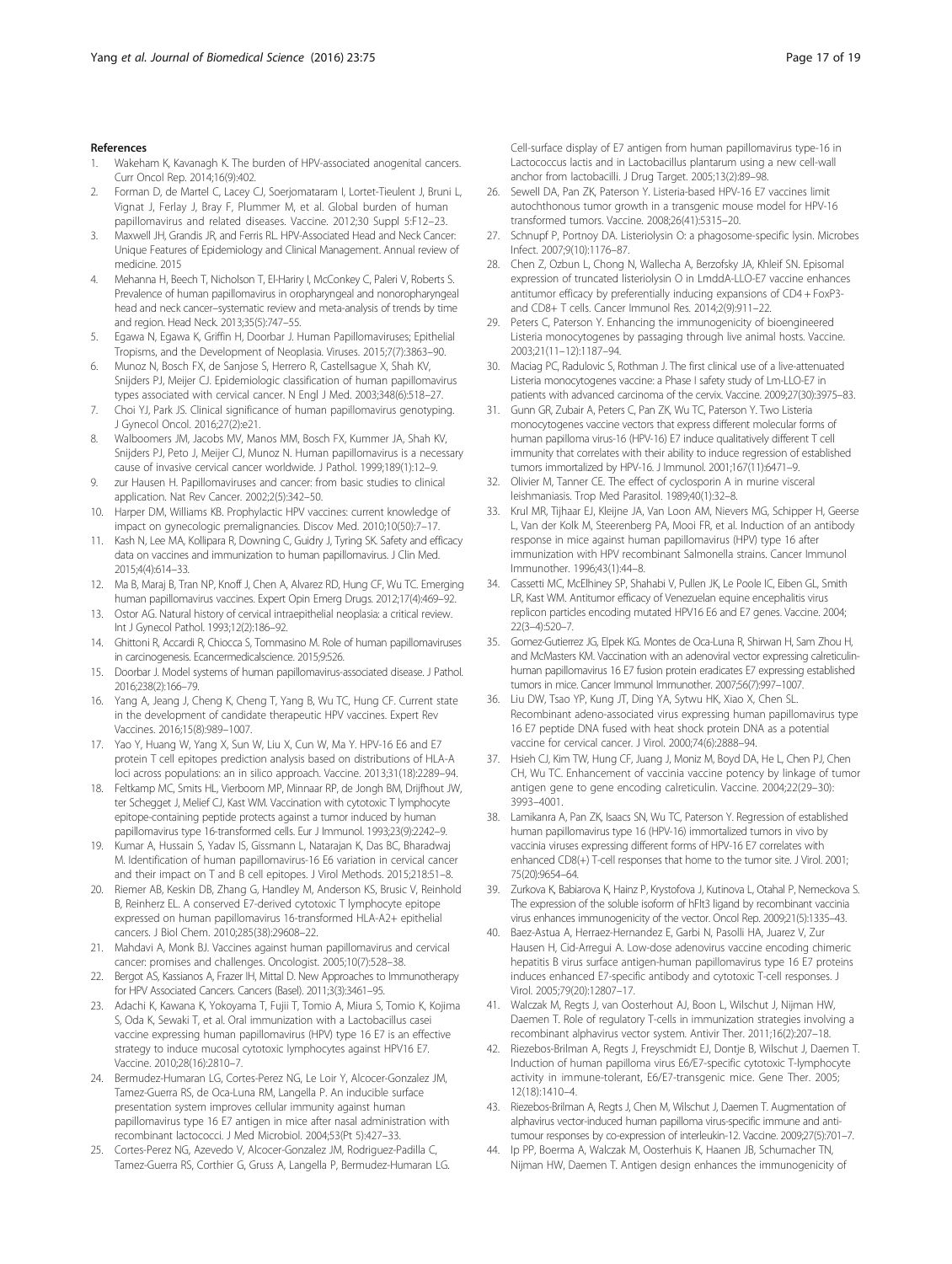<span id="page-17-0"></span>Semliki Forest virus-based therapeutic human papillomavirus vaccines. Gene Ther. 2015;22(7):560–7.

- 45. Grasso F, Negri DR, Mochi S, Rossi A, Cesolini A, Giovannelli A, Chiantore MV, Leone P, Giorgi C, Cara A. Successful therapeutic vaccination with integrase defective lentiviral vector expressing nononcogenic human papillomavirus E7 protein. Int J Cancer. 2013;132(2):335–44.
- 46. Borysiewicz LK, Fiander A, Nimako M, Man S, Wilkinson GW, Westmoreland D, Evans AS, Adams M, Stacey SN, Boursnell ME, et al. A recombinant vaccinia virus encoding human papillomavirus types 16 and 18, E6 and E7 proteins as immunotherapy for cervical cancer. Lancet. 1996;347(9014):1523–7.
- 47. Brun JL, Dalstein V, Leveque J, Mathevet P, Raulic P, Baldauf JJ, Scholl S, Huynh B, Douvier S, Riethmuller D, et al. Regression of high-grade cervical intraepithelial neoplasia with TG4001 targeted immunotherapy. Am J Obstet Gynecol. 2011;204(2):169. e1-8.
- 48. Rosales C, Graham VV, Rosas GA, Merchant H, Rosales R. A recombinant vaccinia virus containing the papilloma E2 protein promotes tumor regression by stimulating macrophage antibody-dependent cytotoxicity. Cancer Immunol Immunother. 2000;49(7):347–60.
- 49. Desaintes C, Demeret C, Goyat S, Yaniv M, Thierry F. Expression of the papillomavirus E2 protein in HeLa cells leads to apoptosis. EMBO J. 1997;16(3):504–14.
- 50. Arias-Pulido H, Peyton CL, Joste NE, Vargas H, Wheeler CM. Human papillomavirus type 16 integration in cervical carcinoma in situ and in invasive cervical cancer. J Clin Microbiol. 2006;44(5):1755–62.
- 51. Pett M, Coleman N. Integration of high-risk human papillomavirus: a key event in cervical carcinogenesis? J Pathol. 2007;212(4):356–67.
- 52. Gray E, Pett MR, Ward D, Winder DM, Stanley MA, Roberts I, Scarpini CG, Coleman N. In vitro progression of human papillomavirus 16 episomeassociated cervical neoplasia displays fundamental similarities to integrantassociated carcinogenesis. Cancer Res. 2010;70(10):4081–91.
- 53. Rosales R, Lopez-Contreras M, Rosales C, Magallanes-Molina JR, Gonzalez-Vergara R, Arroyo-Cazarez JM, Ricardez-Arenas A, Del Follo-Valencia A, Padilla-Arriaga S, Guerrero MV, et al. Regression of human papillomavirus intraepithelial lesions is induced by MVA E2 therapeutic vaccine. Hum Gene Ther. 2014;25(12):1035–49.
- 54. Kaufmann AM, Stern PL, Rankin EM, Sommer H, Nuessler V, Schneider A, Adams M, Onon TS, Bauknecht T, Wagner U, et al. Safety and immunogenicity of TA-HPV, a recombinant vaccinia virus expressing modified human papillomavirus (HPV)-16 and HPV-18 E6 and E7 genes, in women with progressive cervical cancer. Clin Cancer Res. 2002;8(12):3676–85.
- 55. Baldwin PJ, van der Burg SH, Boswell CM, Offringa R, Hickling JK, Dobson J, Roberts JS, Latimer JA, Moseley RP, Coleman N, et al. Vaccinia-expressed human papillomavirus 16 and 18 e6 and e7 as a therapeutic vaccination for vulval and vaginal intraepithelial neoplasia. Clin Cancer Res. 2003;9(14):5205–13.
- 56. Chang CL, Ma B, Pang X, Wu TC, Hung CF. Treatment with cyclooxygenase-2 inhibitors enables repeated administration of vaccinia virus for control of ovarian cancer. Mol Ther. 2009;17(8):1365–72.
- 57. Lin K, Doolan K, Hung CF, Wu TC. Perspectives for preventive and therapeutic HPV vaccines. J Formos Med Assoc. 2010;109(1):4–24.
- 58. Su JH, Wu A, Scotney E, Ma B, Monie A, Hung CF, Wu TC. Immunotherapy for cervical cancer: research status and clinical potential. BioDrugs. 2010; 24(2):109–29.
- 59. de Vos van Steenwijk PJ, Ramwadhdoebe TH, Lowik MJ, van der Minne CE, der Meer DM B-V, Fathers LM, Valentijn AR, Oostendorp J, Fleuren GJ, Hellebrekers BW, et al. A placebo-controlled randomized HPV16 synthetic long-peptide vaccination study in women with high-grade cervical squamous intraepithelial lesions. Cancer Immunol Immunother. 2012;61(9):1485–92.
- 60. Kenter GG, Welters MJ, Valentijn AR, Lowik MJ, der Meer DM B-V, Vloon AP, Essahsah F, Fathers LM, Offringa R, Drijfhout JW, et al. Vaccination against HPV-16 oncoproteins for vulvar intraepithelial neoplasia. N Engl J Med. 2009; 361(19):1838–47.
- 61. Van Poelgeest MI, Welters MJ, Van Esch EM, Stynenbosch LF, Kerpershoek G, van Meerten EL VP, Van den Hende M, Lowik MJ, der Meer DM B-V, Fathers LM, et al. HPV16 synthetic long peptide (HPV16-SLP) vaccination therapy of patients with advanced or recurrent HPV16-induced gynecological carcinoma, a phase II trial. J Transl Med. 2013;11:88.
- 62. Zwaveling S, Ferreira Mota SC, Nouta J, Johnson M, Lipford GB, Offringa R, van der Burg SH, Melief CJ. Established human papillomavirus type 16 expressing tumors are effectively eradicated following vaccination with long peptides. J Immunol. 2002;169(1):350–8.
- 63. de Vos van Steenwijk PJ, van Poelgeest MI, Ramwadhdoebe TH, Lowik MJ, der Meer DM B-V, Van der Minne CE, Loof NM, Stynenbosch LF, Fathers LM, Valentijn AR, et al. The long-term immune response after HPV16 peptide vaccination in women with low-grade pre-malignant disorders of the uterine cervix: a placebo-controlled phase II study. Cancer Immunol Immunother. 2014;63(2):147–60.
- Welters MJ, van der Sluis TC, van Meir H, Loof NM, van Ham VJ, van Duikeren S, Santegoets SJ, Arens R, de Kam ML, Cohen AF, et al. Vaccination during myeloid cell depletion by cancer chemotherapy fosters robust T cell responses. Sci Transl Med. 2016;8(334):334ra52.
- 65. Coleman HN, Greenfield WW, Stratton SL, Vaughn R, Kieber A, Moerman-Herzog AM, Spencer HJ, Hitt WC, Quick CM, Hutchins LF, et al. Human papillomavirus type 16 viral load is decreased following a therapeutic vaccination. Cancer Immunol Immunother. 2016;65(5):563–73.
- 66. Zandberg DP, Rollins S, Goloubeva O, Morales RE, Tan M, Taylor R, Wolf JS, Schumaker LM, Cullen KJ, Zimrin A, et al. A phase I dose escalation trial of MAGE-A3- and HPV16-specific peptide immunomodulatory vaccines in patients with recurrent/metastatic (RM) squamous cell carcinoma of the head and neck (SCCHN). Cancer Immunol Immunother. 2015;64(3):367–79.
- 67. Lee SJ, Yang A, Wu TC, Hung CF. Immunotherapy for human papillomavirusassociated disease and cervical cancer: review of clinical and translational research. J Gynecol Oncol. 2016;27(5):e51.
- 68. van der Burg SH, Kwappenberg KM, O'Neill T, Brandt RM, Melief CJ, Hickling JK, Offringa R. Pre-clinical safety and efficacy of TA-CIN, a recombinant HPV16 L2E6E7 fusion protein vaccine, in homologous and heterologous prime-boost regimens. Vaccine. 2001;19(27):3652–60.
- 69. Davidson EJ, Faulkner RL, Sehr P, Pawlita M, Smyth LJ, Burt DJ, Tomlinson AE, Hickling J, Kitchener HC, Stern PL. Effect of TA-CIN (HPV 16 L2E6E7) booster immunisation in vulval intraepithelial neoplasia patients previously vaccinated with TA-HPV (vaccinia virus encoding HPV 16/18 E6E7). Vaccine. 2004;22(21–22):2722–9.
- 70. de Jong A, O'Neill T, Khan AY, Kwappenberg KM, Chisholm SE, Whittle NR, Dobson JA, Jack LC, St Clair Roberts JA, Offringa R, et al. Enhancement of human papillomavirus (HPV) type 16 E6 and E7-specific T-cell immunity in healthy volunteers through vaccination with TA-CIN, an HPV16 L2E7E6 fusion protein vaccine. Vaccine. 2002;20(29–30):3456–64.
- 71. Smyth LJ, Van Poelgeest MI, Davidson EJ, Kwappenberg KM, Burt D, Sehr P, Pawlita M, Man S, Hickling JK, Fiander AN, et al. Immunological responses in women with human papillomavirus type 16 (HPV-16)-associated anogenital intraepithelial neoplasia induced by heterologous prime-boost HPV-16 oncogene vaccination. Clin Cancer Res. 2004;10(9):2954–61.
- 72. Daayana S, Elkord E, Winters U, Pawlita M, Roden R, Stern PL, Kitchener HC. Phase II trial of imiquimod and HPV therapeutic vaccination in patients with vulval intraepithelial neoplasia. Br J Cancer. 2010;102(7):1129–36.
- 73. Van Damme P, Bouillette-Marussig M, Hens A, De Coster I, Depuydt C, Goubier A, Van Tendeloo V, Cools N, Goossens H, Hercend T, et al. GTL001, a therapeutic vaccine for women infected with human papillomavirus 16 or 18 and normal cervical cytology: results of a phase I clinical trial. Clin Cancer Res. 2016;22(13):3238–48.
- 74. Kim JW, Hung CF, Juang J, He L, Kim TW, Armstrong DK, Pai SI, Chen PJ, Lin CT, Boyd DA, et al. Comparison of HPV DNA vaccines employing intracellular targeting strategies. Gene Ther. 2004;11(12):1011–8.
- 75. Fu TM, Ulmer JB, Caulfield MJ, Deck RR, Friedman A, Wang S, Liu X, Donnelly JJ, Liu MA. Priming of cytotoxic T lymphocytes by DNA vaccines: requirement for professional antigen presenting cells and evidence for antigen transfer from myocytes. Mol Med. 1997;3(6):362–71.
- 76. Chattergoon MA, Robinson TM, Boyer JD, Weiner DB. Specific immune induction following DNA-based immunization through in vivo transfection and activation of macrophages/antigen-presenting cells. J Immunol. 1998;160(12):5707–18.
- 77. Dupuis M, Denis-Mize K, Woo C, Goldbeck C, Selby MJ, Chen M, Otten GR, Ulmer JB, Donnelly JJ, Ott G, et al. Distribution of DNA vaccines determines their immunogenicity after intramuscular injection in mice. J Immunol. 2000;165(5):2850–8.
- 78. Porgador A, Irvine KR, Iwasaki A, Barber BH, Restifo NP, Germain RN. Predominant role for directly transfected dendritic cells in antigen presentation to CD8+ T cells after gene gun immunization. J Exp Med. 1998;188(6):1075–82.
- 79. Maldonado L, Teague JE, Morrow MP, Jotova I, Wu TC, Wang C, Desmarais C, Boyer JD, Tycko B, Robins HS, et al. Intramuscular therapeutic vaccination targeting HPV16 induces T cell responses that localize in mucosal lesions. Sci Transl Med. 2014;6(221):221ra13.